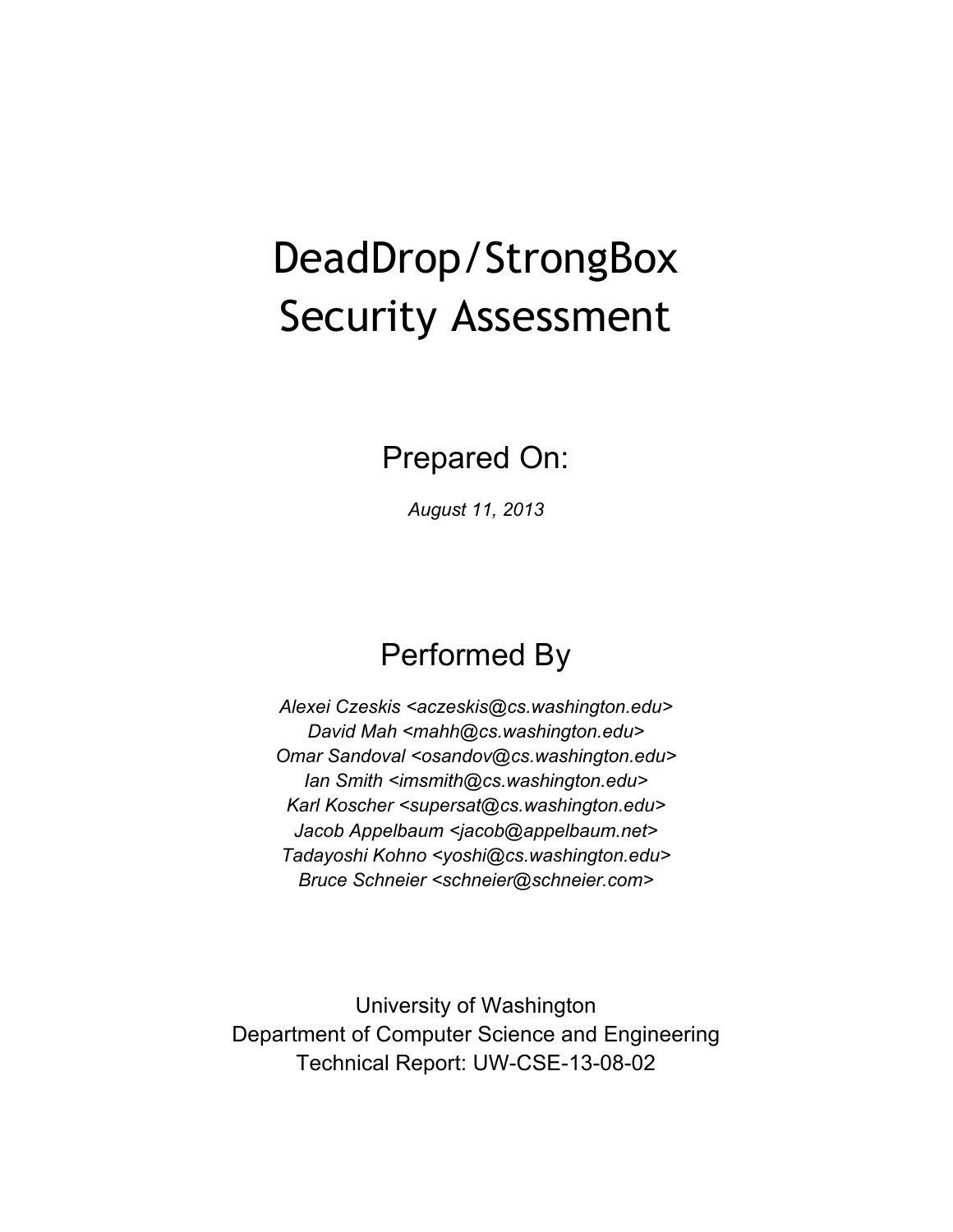## **Table of Contents**

### **About Us**

We are a group of independent academic and industry security researchers who have no stake in the outcome of this assessment. We performed this security assessment free-of-charge and independently of the developers of this software or of any party using this system. This audit was done purely as a public service. This is a technical report; while we believe that the technical results are correct, the surrounding discussion may not reflect all of the authors' personal opinions.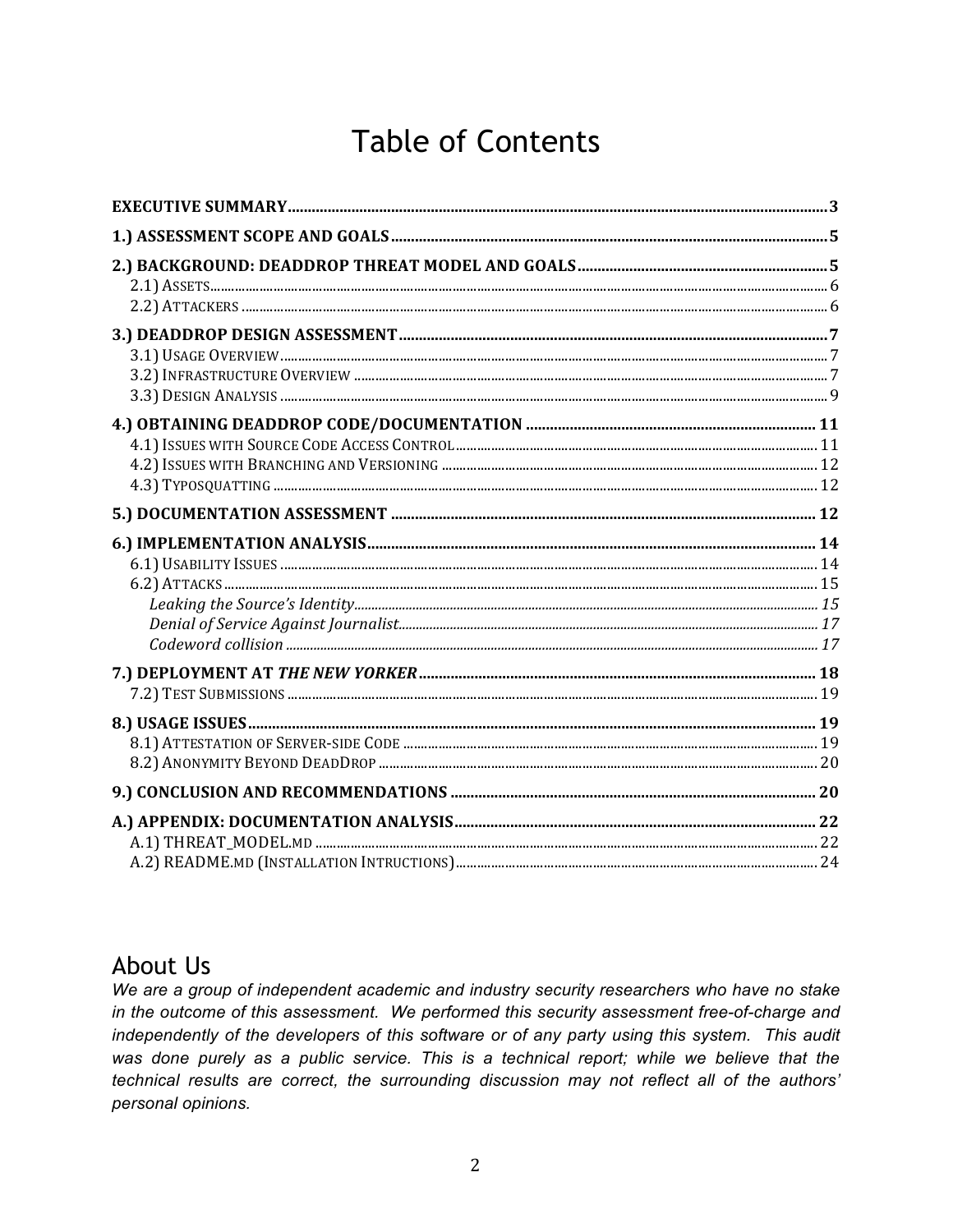### Executive Summary

Several media articles<sup>1</sup> have recently reported on a newly developed system called *DeadDrop*, which is specifically designed to provide anonymous communication between individuals (sources) and journalists in the face of very powerful adversaries (e.g., oppressive regimes)<sup>2</sup>. Initially designed and developed by the late Aaron Swartz, DeadDrop comes at an interesting time when leaked documents are being discussed in the media<sup>3</sup>. If DeadDrop takes off, it could significantly change the way that journalists and individuals communicate anonymously across the world, which could have a significant impact on a wide variety of reporting.

DeadDrop has the goal of being secure against adversaries that can (and there is precedent for this) monitor communications of the press and pursue (and punish) whistleblowers. Given that DeadDrop has already been deployed by at least one prolific media organization, *The New*  Yorker<sup>4</sup>, we wanted to understand whether DeadDrop actually provides the security properties necessary for anonymous communication in the face of such strong adversaries.

We acknowledge that DeadDrop can be used for many purposes, ranging from those that some might argue as ethical and legal to those that some might argue as unethical or illegal. We observe that similar statements have been made about other types of security technologies in the past. For example, in the past people have argued that making email encryption broadly available was unethical -- despite its clear benefits in many legitimate scenarios -- because email encryption could be used for illegal purposes. In this document, we take no stance on the ways in which DeadDrop *should* be used, but rather focus on the system design, implementation, and usability in the ways that the system does or does not support anonymous communication.

Generally speaking, DeadDrop is designed to work as follows: a media organization deploys DeadDrop on its servers. Individuals (*sources*) who want to anonymously communicate with journalists visit the organization's DeadDrop deployment page and are shown four random *codewords*, which the source is supposed to remember. The source is then shown a page that allows him or her to submit messages and documents. The DeadDrop system is designed to encrypt all messages and documents in such a way that only the journalists are able to decrypt them. The journalists can communicate back to the source by leaving messages in the DeadDrop application, which the source can view by visiting the DeadDrop page as before and entering his/her codewords. Messages for the source are encrypted and are designed to only be decryptable using the codewords. Conceptually, DeadDrop creates anonymous mailboxes that the source and journalist can use to communicate with each other. DeadDrop uses several techniques designed to prevent the journalist from learning the source's identity (including the source's IP address or location). Similarly, DeadDrop is designed to safeguard the privacy and confidentiality of the source's submitted messages and files in case of global internet monitoring and even physical removal of the DeadDrop servers.

<sup>&</sup>lt;sup>1</sup> http://www.guardian.co.uk/world/2013/may/17/new-yorker-strongbox-aaron-swartz-data-privacy

<sup>2</sup> http://deaddrop.github.io/

<sup>3</sup> http://www.washingtonpost.com/blogs/wonkblog/wp/2013/06/12/

heres-everything-we-know-about-prism-to-date/

<sup>4</sup> www.newyorker.com/strongbox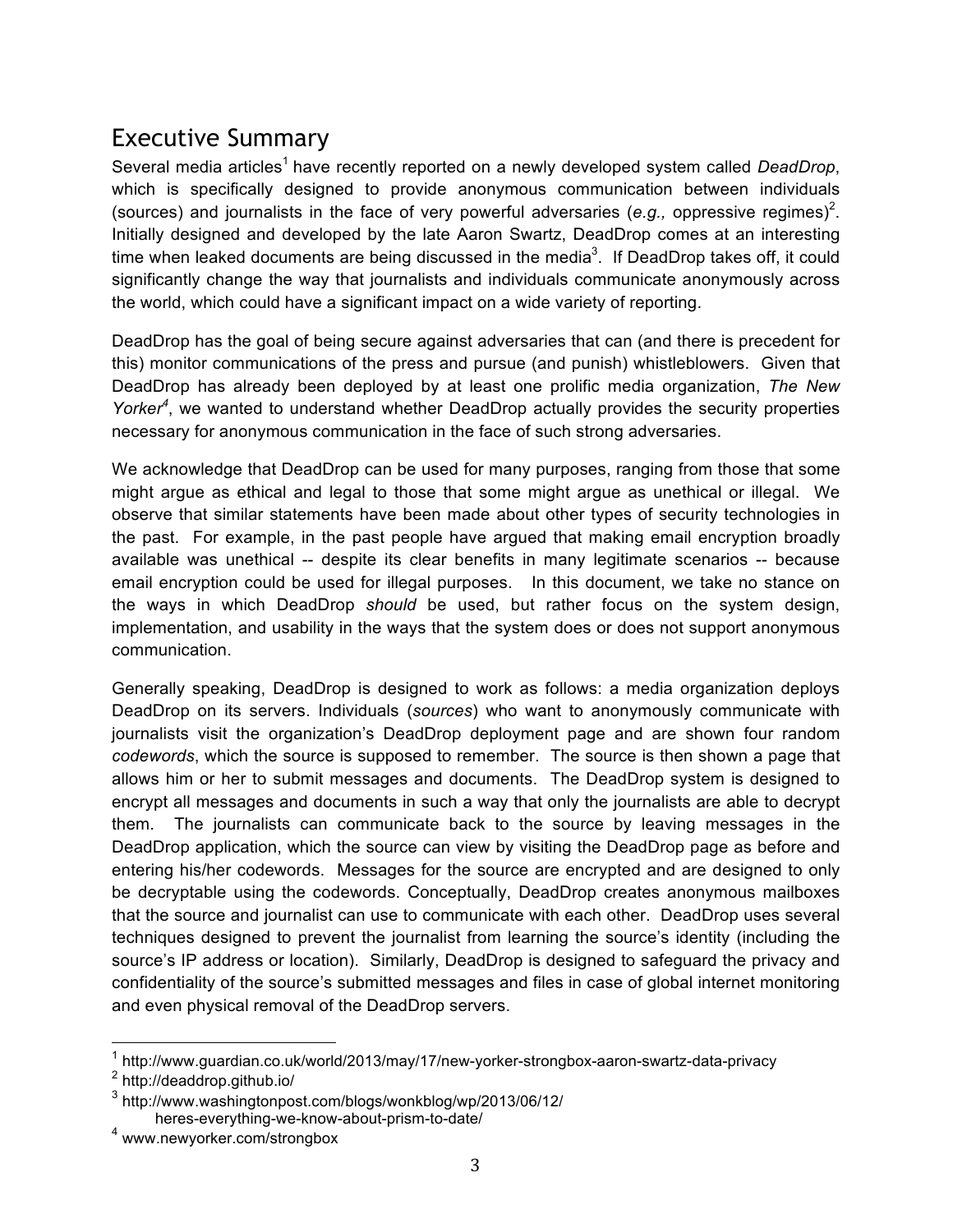We performed a rigorous technical assessment of the DeadDrop documentation, design, and implementation, analyzing the system for resilience against a variety of possible attacks. We also deployed an instance of DeadDrop<sup>5</sup> and analyzed the usability of the system both from the source's and the journalist's point of view.

The conclusion of our analysis is that many of the technical properties of DeadDrop are decent; however, we do not believe that DeadDrop is yet ready for deployment in an ecosystem with nation-state capable adversaries and non-expert users. The lack of software versioning, reliance on VPN, the errors in the installation and deployment documentation, leaking of document metadata, and lack of anonymity best practices all contribute to our reluctance for suggesting that DeadDrop is ready for mass deployment.

Additionally, the usability of the system is sometimes lacking, potentially leading to insecure use. For example, DeadDrop requires a fair amount of technical sophistication on behalf of journalists (such as being able to use the GPG encryption software) $6$  and sources (such as being able to sanitize the metadata in the submitted documents). We believe that this lack of usability may lead to failures in anonymization. We enumerate the usability pitfalls we found, as well as suggested remediation approaches in our report.

We also briefly analyzed *The New Yorker*'s deployment of DeadDrop, called "StrongBox", and provide feedback on the deployment. Though we were only able to perform a blackbox analysis, we identified a number of issues. For example, *The New Yorker* does not use HTTPS for the page advertising StrongBox. Additionally, we believe that StrongBox was not installed using the best practices given in the DeadDrop installation document. For example, the StrongBox deployment leaks HTTP server version – something that is specifically forbidden in the installation documents. We believe these issues should be fixed immediately.

As part of this assessment of Strongbox, we submitted specially crafted documents in order to evaluate whether *The New Yorker* was indeed checking submissions correctly (on an airgapped system) if at all. The documents contained requests for The New Yorker staff to reply to our documents, and instructions on how to do so. Unfortunately, after more than 9 weeks, we received no reply from *The New Yorker* and are unable to speculate on whether they received the documents or not. To our understanding, StrongBox staff was repeatedly informed about our submissions via a media contact, and were explicitly asked – by that media contact – to look at the submissions and reply.

We hope that this analysis will prove useful to users of DeadDrop (both anonymous sources and journalists) and to the DeadDrop developers. Some of the issues we identified are already being addressed. We invite subsequent, even deeper analyses into the technical properties and usability properties of the system.

 

 $5$  DeadDrop does not have version numbers (see Section 4.2). However, the corresponding hash of the git commit we deployed was a5727a9afb35718ddfb7df0f37521795ccf973c9. The hash of the commit for the DeadDropDocs repository that we used was 02b4728e1577249f5c0b957bb44169fc60b0df2c.

<sup>6</sup> http://arstechnica.com/security/2013/06/guardian-reporter-delayed-e-mailing-nsa-source-becausecrypto-is-a-pain/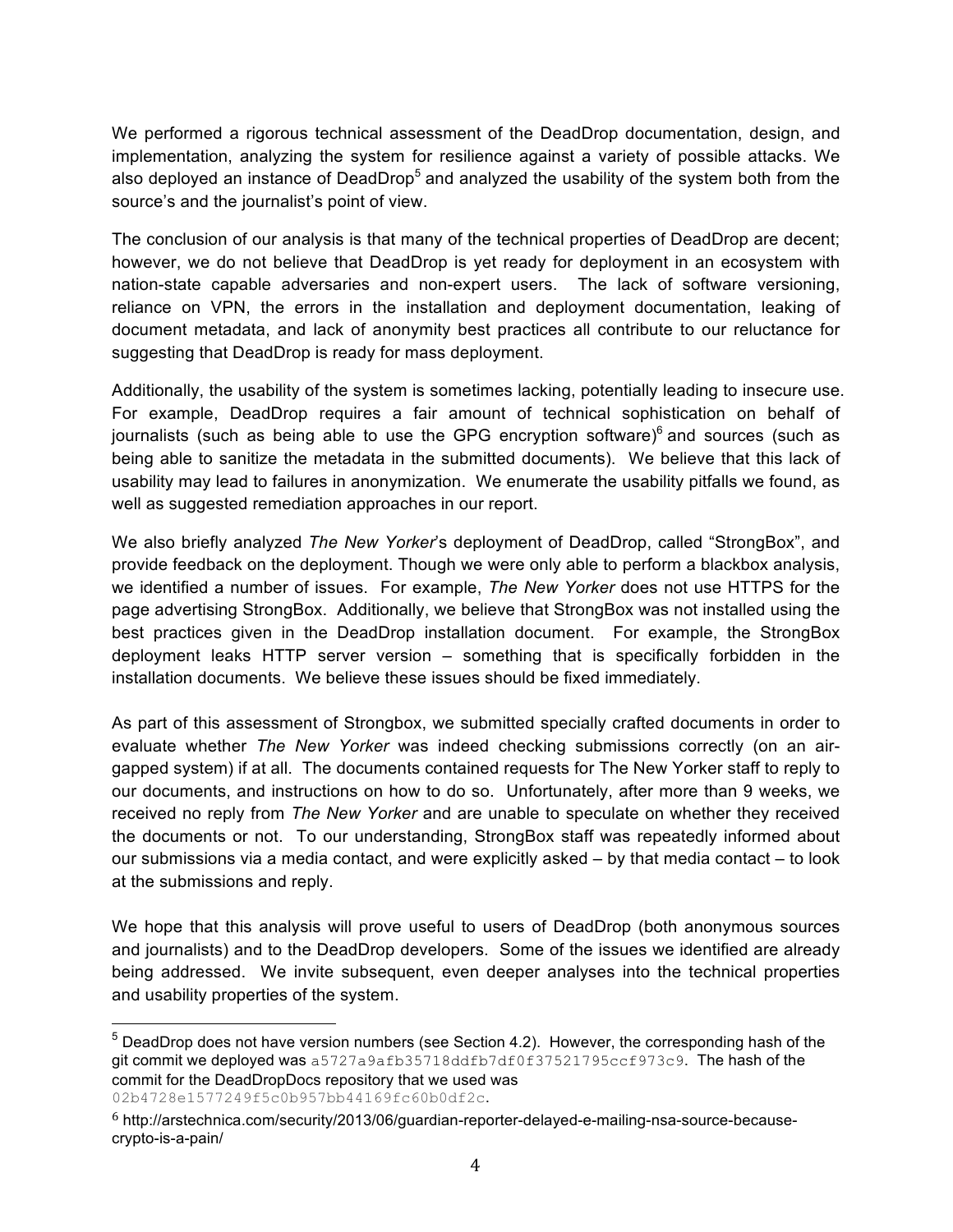### 1.) Assessment Scope and Goals

This assessment has several interrelated stages. These stages address interrelated properties that must all be met in order for the resulting DeadDrop deployment to provide sufficient security properties for uses.

- **Design Analysis:** First, we consider the design of the DeadDrop system, as reflected in the design documents available on GitHub on June 4th, 2013. During the assessment of the design, we examine the threat model -- including the attackers, threats, and risks to the DeadDrop system.
- **Implementation Analysis:** Second, we analyze the DeadDrop implementation, checked out from GitHub on June 4th, 2013. As part of the implementation audit, we examine the DeadDrop code base in search of commonly found vulnerabilities, misconfigurations, incorrect use of cryptographic primitives, poor sources of entropy and other errors that might lead to security risks.
- **Documentation and Deployment Analysis:** Third, we consider how DeadDrop is being developed, maintained, documented, and deployed. Specifically, we analyze whether the current practices encourage or discourage secure use and deployment by potential DeadDrop clients. We consider the deployment of DeadDrop by *The New Yorker*, which is branded with the name *StrongBox*.
- **Usage Issues:** Fourth, we examine the broader security and privacy issues surrounding the usage of the DeadDrop system. We consider the role that DeadDrop plays in the broader context of secure and anonymous communication between sources and journalists and whether sources can actually expect anonymity even by using DeadDrop.

At each step we will provide remediation advice and guidance when possible.

Much of DeadDrop's security is built on top of other secure services: *e.g.*, the Tor anonymity service and the GPG encrypted and authenticated email system. We will not be reviewing those systems, and will be assuming their security in our analysis of DeadDrop.

### 2.) Background: DeadDrop Threat Model and Goals

According to the documentation available on June 4th, 2013, the main goal of DeadDrop is to provide an environment for individuals (*sources*) to anonymously communicate with the media (*journalists*). The name *DeadDrop* refers to the practice long used in a variety of communities as a method of communication and physical item transfer that does not require two entities to ever physically meet (thus protecting each individual's identity). For example, two individuals might agree that one person will place a secret message in an inconspicuous book in a library on a particular day. The other person would then retrieve the message from the book at a later time. DeadDrop was designed to mirror this communication concept in the digital space. The foremost goal of DeadDrop is to provide anonymous sources and journalists a secure, anonymous, and private platform of communication. We review the system assets and attackers below: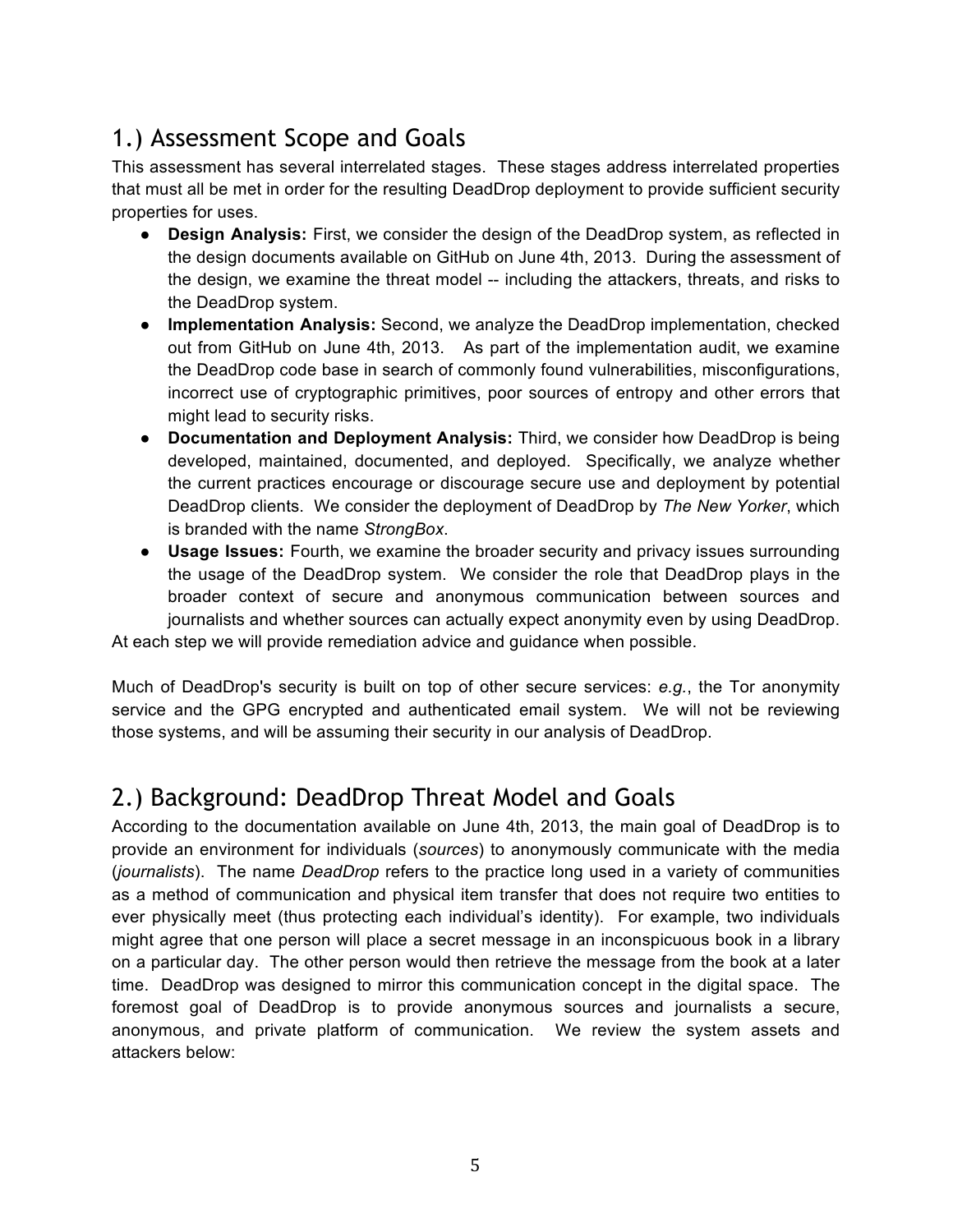#### **2.1) Assets**

The main assets of the system are:

- Identity of the individuals (sources) submitting data to journalists. Anonymity of the source should be preserved.
- Integrity and confidentiality of the communication between sources and journalists. The data communicated between source and journalist should be secure.
- Availability and usability of the system. Attackers should not be able to easily make the system be unavailable (*e.g.*, by making the system go "down") or unusable (*e.g.,* by making the system be too slow).

In addition to the above primary assets, we also consider a variety of secondary assets such as plausible deniability for sources (*i.e.,* that they are not the source of a leaked document).

#### **2.2) Attackers**

The system attempts to be resilient against a wide range of attackers:

- Network attackers. Such attackers who are able to monitor, record, and modify network traffic. Examples of such attackers might be Internet Service Providers, individuals with wiretap powers, or just individuals sniffing WiFi in cafes.
- Individuals with Physical Access to DeadDrop Servers. Some of the employees working for the media organization hosting the DeadDrop service may be less trustworthy than others. Some of these employees may try to gain access to the DeadDrop documents. Additionally, either through theft, subpoenas, or accidental disposal of the computers, the DeadDrop machines (as well as cryptographic keys and passwords) might get into the hands of adversaries.

In addition to the above primary attackers, in our analysis we also consider attackers that might try to submit malicious documents to DeadDrop and attackers that attempt to compromise the DeadDrop source code.

The system does not aim to provide any security if the source's computer is compromised. Neither does the system attempt to protect against attackers that might modify the code upon which DeadDrop depends -- such as Tor.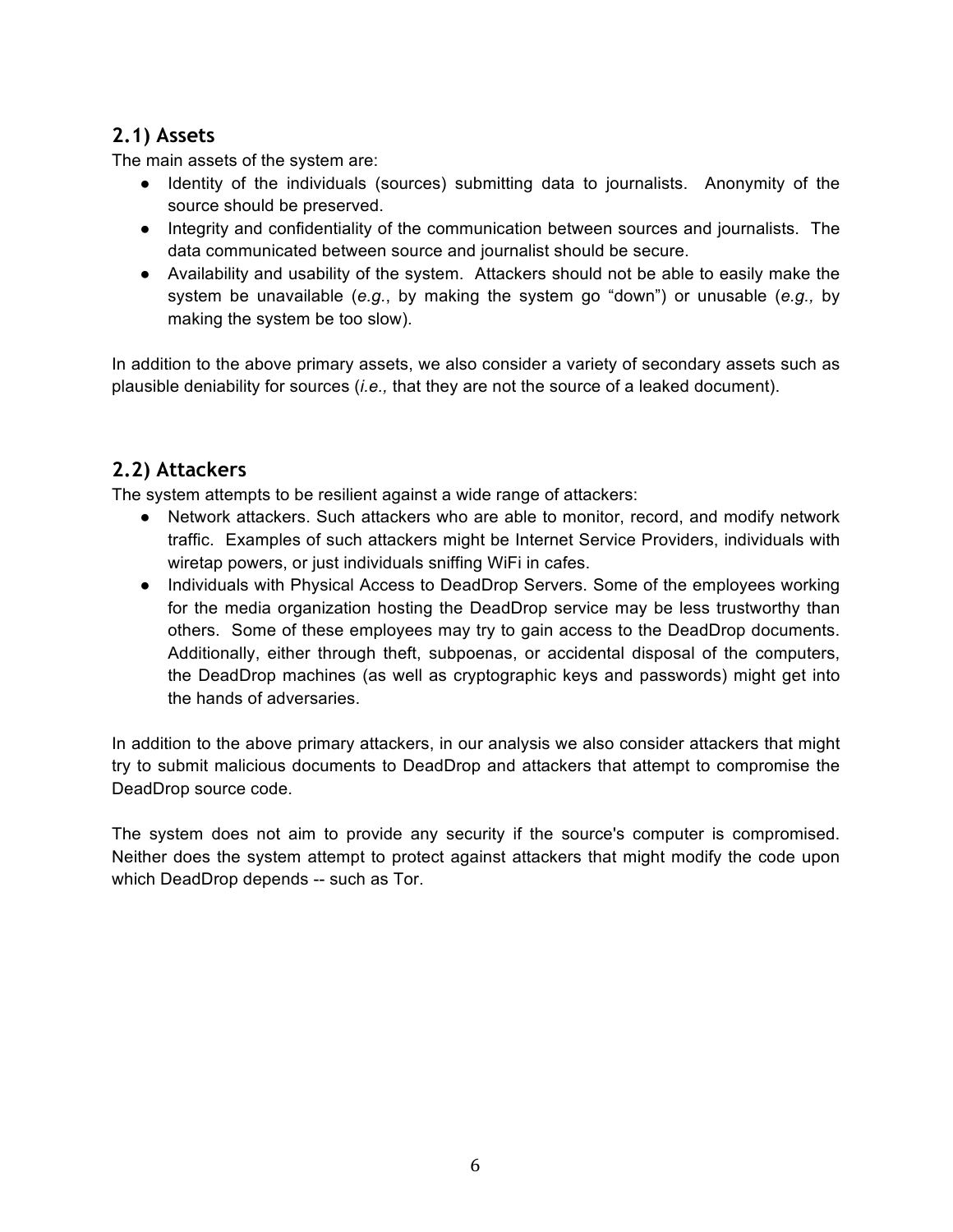### 3.) DeadDrop Design Assessment

The DeadDrop documentation (on June 4th, 2013) contains a description of the overall system design. We summarize the design briefly before commenting on the security properties.

#### **3.1) Usage Overview**

To submit data, the source performs the following steps:

- 1. The source visits a media organization's website and finds the anonymous submission page. For example: http://www.newyorker.com/strongbox/. This link instructs the source to download the Tor browser bundle<sup>7</sup> and gives the source a .onion address<sup>8</sup> to visit.
- 2. The source downloads the Tor browser bundle, if he/she doesn't already have it installed, and visits the provided .onion address. The source is then shown four randomly generated words that he/she is supposed to memorize<sup>9</sup>. These are the codewords (or password) that the source will use in order to maintain a single (though anonymous) identity on the website.
- 3. The source is then presented an interface whereby he/she can send messages and files to the journalist.
- 4. The source can at any time return to the .onion site, submit the codewords he/she received earlier and be able to check for replies from the journalist or submit more documents and messages.

To retrieve documents, the journalist performs the following steps:

- 1. The journalist accesses an internal website which alerts him/her to the existence of new submitted data. The data is encrypted using the journalist's GPG key.
- 2. The journalist downloads this encrypted submitted data onto a flash drive and transfers the flash drive to the secure viewing station (see below), inserts the flash drive with encrypted data and the flash drive with his/her GPG key, decrypts the data, analyzes it, and destroys the unencrypted data.
- 3. The journalist returns to his/her desktop, accesses the internal website and sends a reply to the source. This reply will be placed in the source's mailbox (see step 4 above).

#### **3.2) Infrastructure Overview**

The media organization sets up an infrastructure consisting of the following parts:

● The *source interface* -- a computer running the interface that the source will use to "create an account", send messages and files to the journalist, and receive replies from the journalist. More technically, this is a Python script running a web server that is listening as a Tor hidden service. The computer running the source interface should be

 <sup>7</sup> https://www.torproject.org/projects/torbrowser.html.en

 $8$  An address that must be resolved through the Tor network. For more, see the Tor documentation at https://torproject.org

 $9<sup>9</sup>$  The source can write the codewords down, but then give up some plausible deniability if those words are physically discovered in the source's possession by the adversary.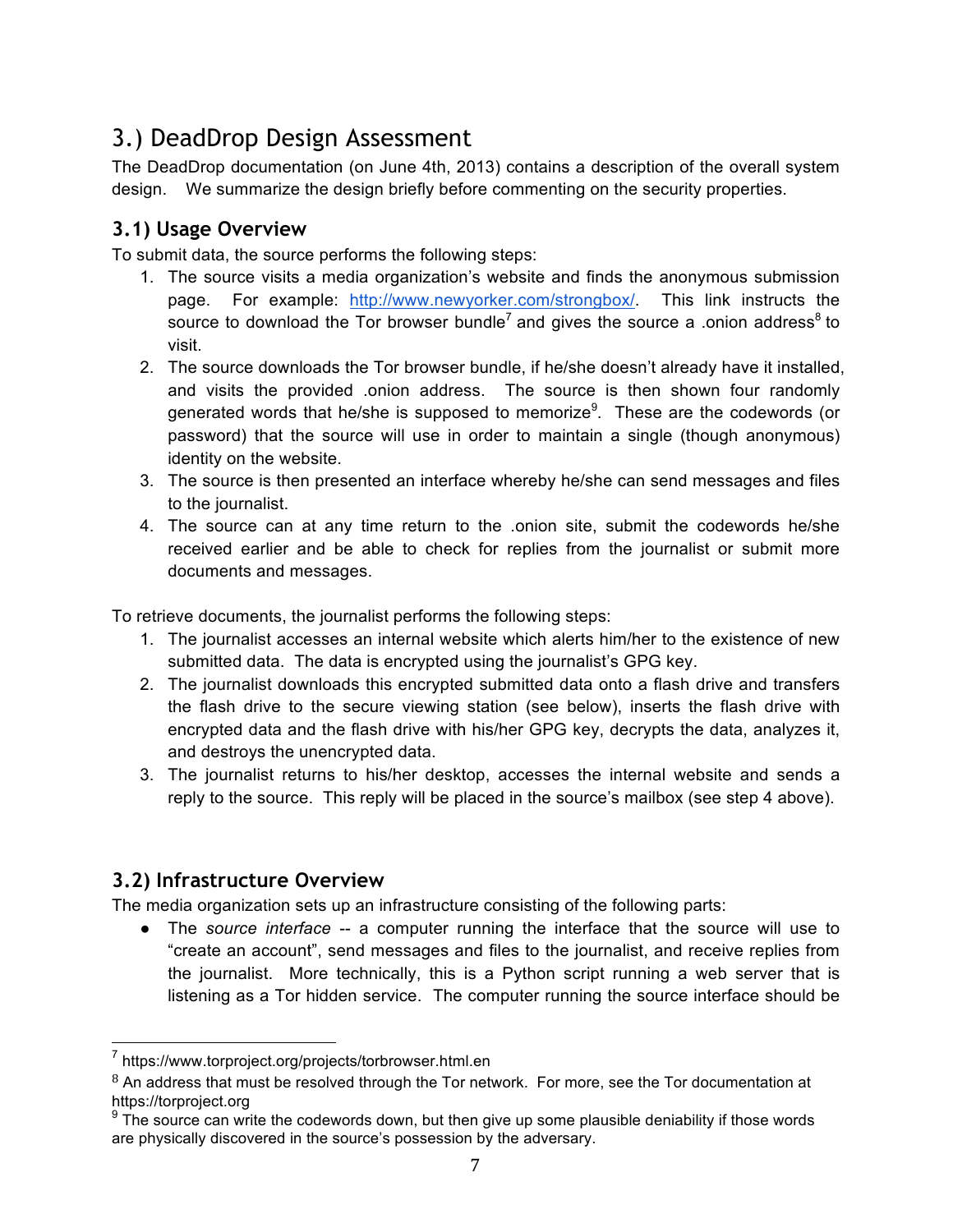physically located in the news organization and be behind the corporate firewall. The Tor hidden service should be allowed to punch through the firewall.

- The *journalist interface* -- a computer running the interface that the journalist will use to receive files and messages from the source and reply to them. More technically, this is a Python script running a web server. The computer running the journalist interface should be on a different machine than the one running the source interface and should also be behind the corporate firewall. The source interface and journalist interface communicate with each other over sshfs.
- The *secure viewing station (SVS)* -- a machine that the journalist will use to decrypt files from the source. This machine should not be connected to the network, has no hard drive, and is booted off of a LiveCD.
- Additional infrastructure: there is much additional infrastructure not mentioned above, but is listed as being required or recommended (the documentation appears unclear) in the documentation. For example, the media organization is instructed to set up a monitoring server and a VPN.

Figure 1 summarizes the DeadDrop data flow.



**Figure 1:** Simplified Summary of the DeadDrop data flow. The letters *DD* correspond to the DeadDrop software.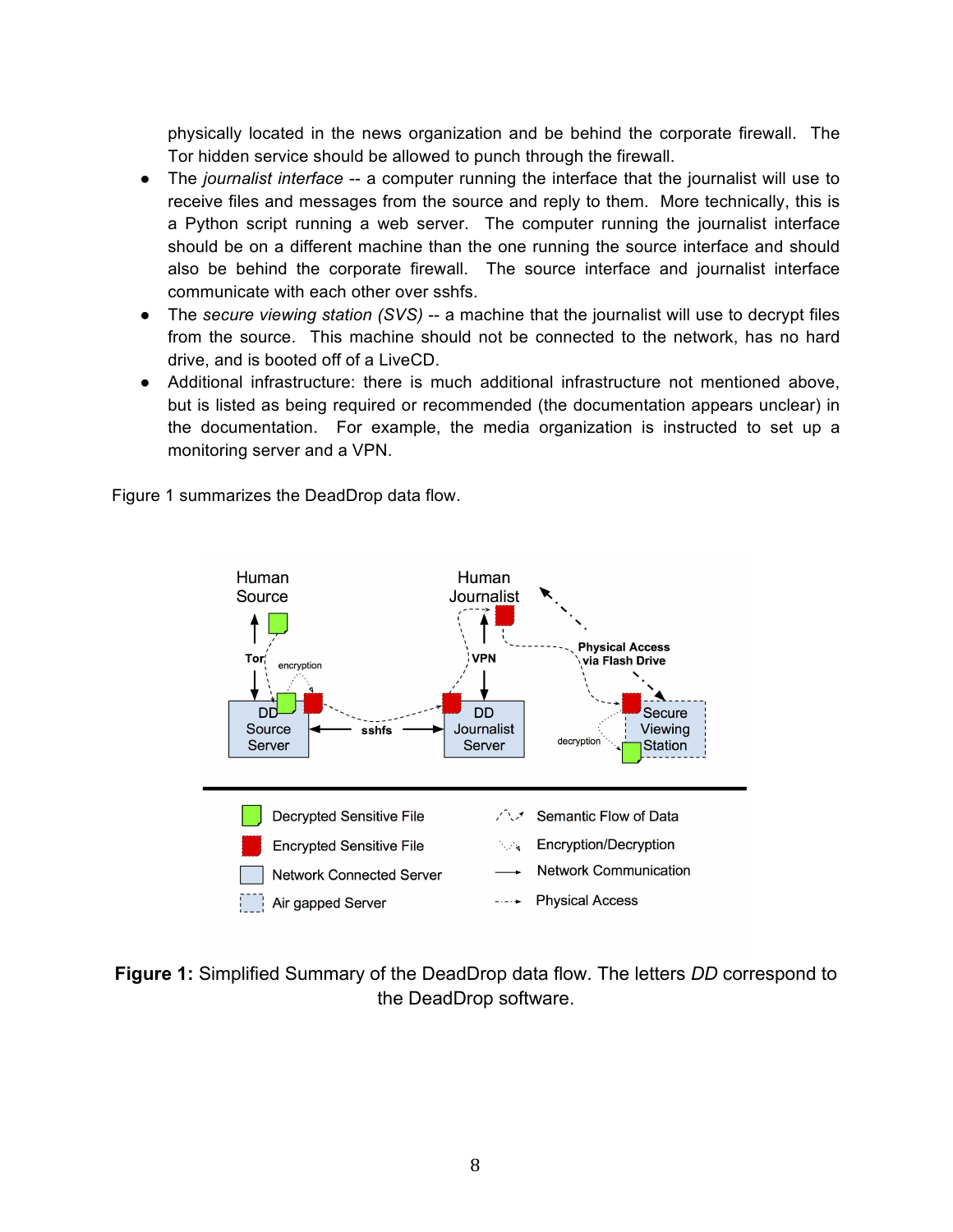### **3.3) Design Analysis**

For the most part, we found the DeadDrop design to be reasonable in achieving its stated goals. However, we also found a number of potential concerns with the DeadDrop design and list them below:

- It is possible for sources to submit data over a non-anonymous relay by using services like tor2web<sup>10</sup> or onion.to<sup>11</sup>. For example, we have successfully tested communicating with The New Yorker's DeadDrop deployment through: http://tnysbtbxsf356hiy.onion.to/ and https://tnysbtbxsf356hiy.tor2web.org/ without using the Tor browser. Both of these methods compromise anonymity to a network attacker because the DNS requests are sent in the clear. Either service might also keep logs, and in the case of onion.to, all HTTP data is unencrypted, allowing for the connection to be sniffed or man-in-themiddled. DeadDrop should take measures to prevent access not over Tor (see recommendation section). As users may not always understand the protections offered to them by Tor and might try to use these non-Tor services, we believe it is the duty of DeadDrop to help users avoid these type of mistakes.
- The system takes no effort to scrub documents of obvious identifying information and may leak sources' (or author's) identities through file metadata. For example. Consider a scenario where Alice is uploading a document she obtained from Bob, and the document metadata suggests that Bob is the author and also includes additional metadata. If Bob gave that version of the document to Alice and Charlie, then the existence of that data -- combined with information from Bob -- could reveal Alice as a potential source of the data. We provide a concrete experimental analysis in the Implementation Section and provide remediation advice in the Recommendation section.
- The codewords that sources are supposed to memorize are not easily memorizable. For example, in actual experimentation, we encountered the following words: *hoorahs weltering emulous televising* and *baguios dipnoans sadhu stink.* Additionally, the included word list contains some words with characters which may be hard to type on a standard American keyboard (e.g., *torchiËres*). There are 219 words with a non-ASCII character in them, meaning that there is a 0.7% chance of getting a non-ASCII word. Combined, it is likely that the source will have to write down the codewords. This, however, means that the if the source loses plausible deniability as he/she can potentially be found by the adversary in the possession of the codewords. As of this writing, a ticket has been opened to fix this issue, but no action has been taken.
- There are approximately 129,000 words in the dictionary, which is equivalent to 17 bits of entropy. Since the code phrase consists of 4 codewords, the total code phrase consists of 68 bits of entropy. This is far too little to protect against strong attackers. For example, if the attacker is able to obtain access to the DeadDrop hard drive, then the attacker will be able to gain access to the mailboxes. This will allow attackers to read the messages from the journalists to the sources (but not the submitted documents).

 

<sup>10</sup> http://tor2web.org/

<sup>11</sup> http://www.onion.to/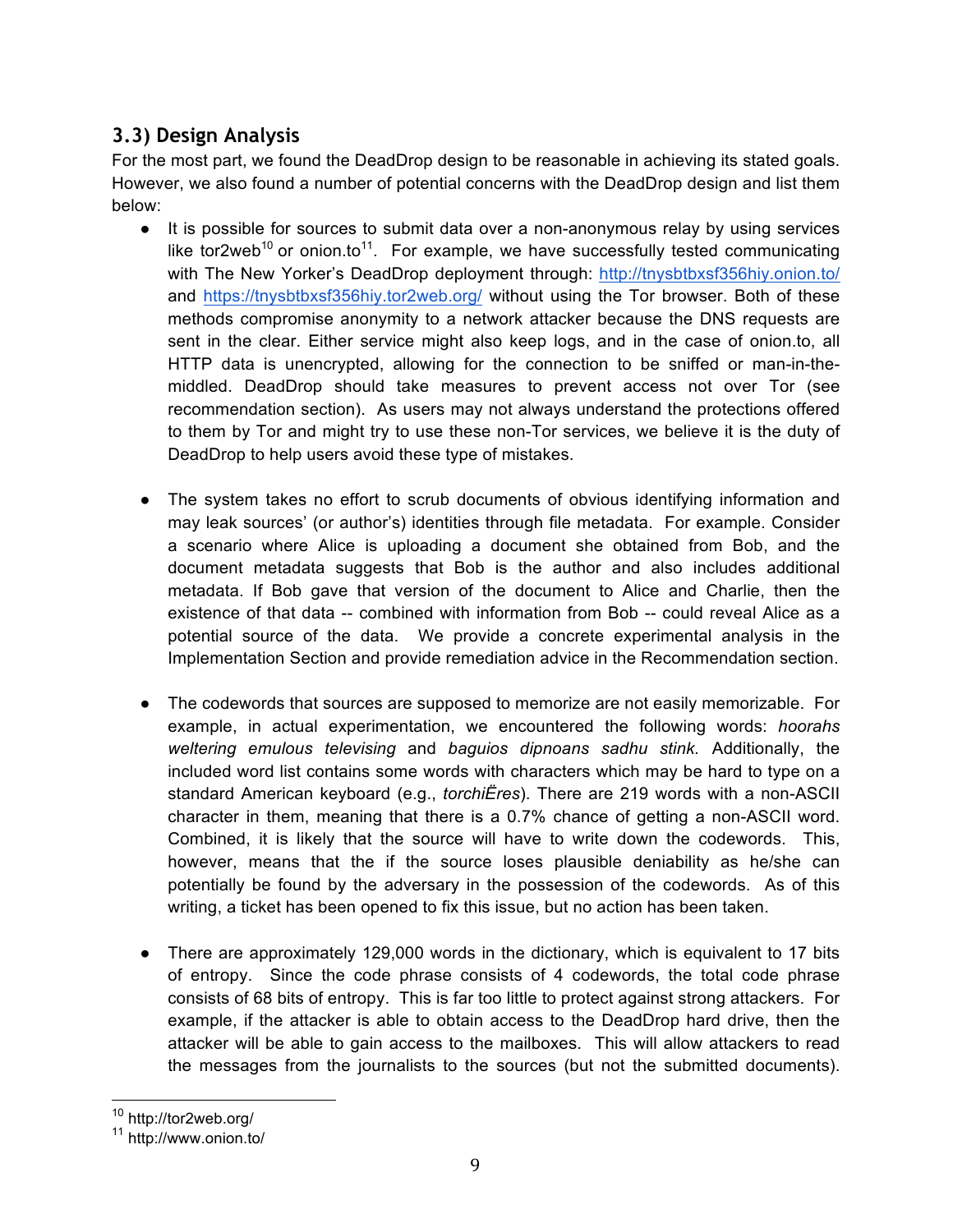Attackers can buy off-the-shelf machines (such as https://products.butterflylabs.com/50 gh-s-bitcoin-miner.html) that will brute-force the entire codeword space in 10 weeks for \$2.5 million. We suggest the use of alternate hashing techniques in the recommendation section to further protect against such offline attacks. As of this writing, a ticket has been opened to use a slower hashing algorithm, but no action has been taken.

- The source must be careful to not contact the DeadDrop deployment site from a machine that might record keystrokes or take screenshots. This means that the source must somehow remove documents to be leaked from their original environment. This might be tough in some environments. The DeadDrop interface should give some guidance on this.
- The Secure Viewing Station (abbreviated as SVS in the documentation) is booted off of a LiveCD and not connected to the network. Unfortunately this makes it difficult for the SVS to be up-to-date and fully patched. It is conceivable that attackers might submit malicious files that exploit unpatched vulnerabilities in the SVS. For example, the attacks might delete the secure keystore USB drive (preventing further interaction with DeadDrop), exfiltrate data through the external hard drive, or attack the DeadDrop hidden service through the external hard drive.
- The design of the SVS as an air-gapped machine might cause journalists to bypass the SVS entirely and just decrypt sensitive files on their desktops – potentially without any kind of secure delete afterwards. This means that if the journalist's hard drives are ever compromised by the attacker (physically or remotely), the sensitive files submitted by the source might be at risk of access, deletion, or modification. Furthermore, if the submitted documents are deliberately malicious (as might be done by attackers), these documents might compromise the journalist's machine. An alternative might be to recommend that journalists view sensitive files by booting their desktop into the Tails anonymity  $VM^{12}$ . More effort should be put into making the SVS more usable for journalists while also being secure.
- VPN connections expose the network (and physical) locations of the two end-points. If the DeadDrop servers for a media organization are hosted off-site, then by using a VPN to connect to the DeadDrop servers, journalists would expose the location of those servers -- making it easier for the attackers to physically compromise the machines. Specifically, if DeadDrop is operating in a country where the government may liberally seize computer equipment, then the use of a VPN will put that equipment at risk. Therefore, journalists should connect to the journalist interface over a Tor hidden service rather than a VPN. This isn't an effort to provide security through obscurity, but rather add an extra layer of defense by making it harder to figure out which equipment to seize and monitor. We'd like to note, however, that using a Tor hidden service will not fully mask the location of the DeadDrop servers, as the source interface will stand out on the

 <sup>12</sup> https://tails.boum.org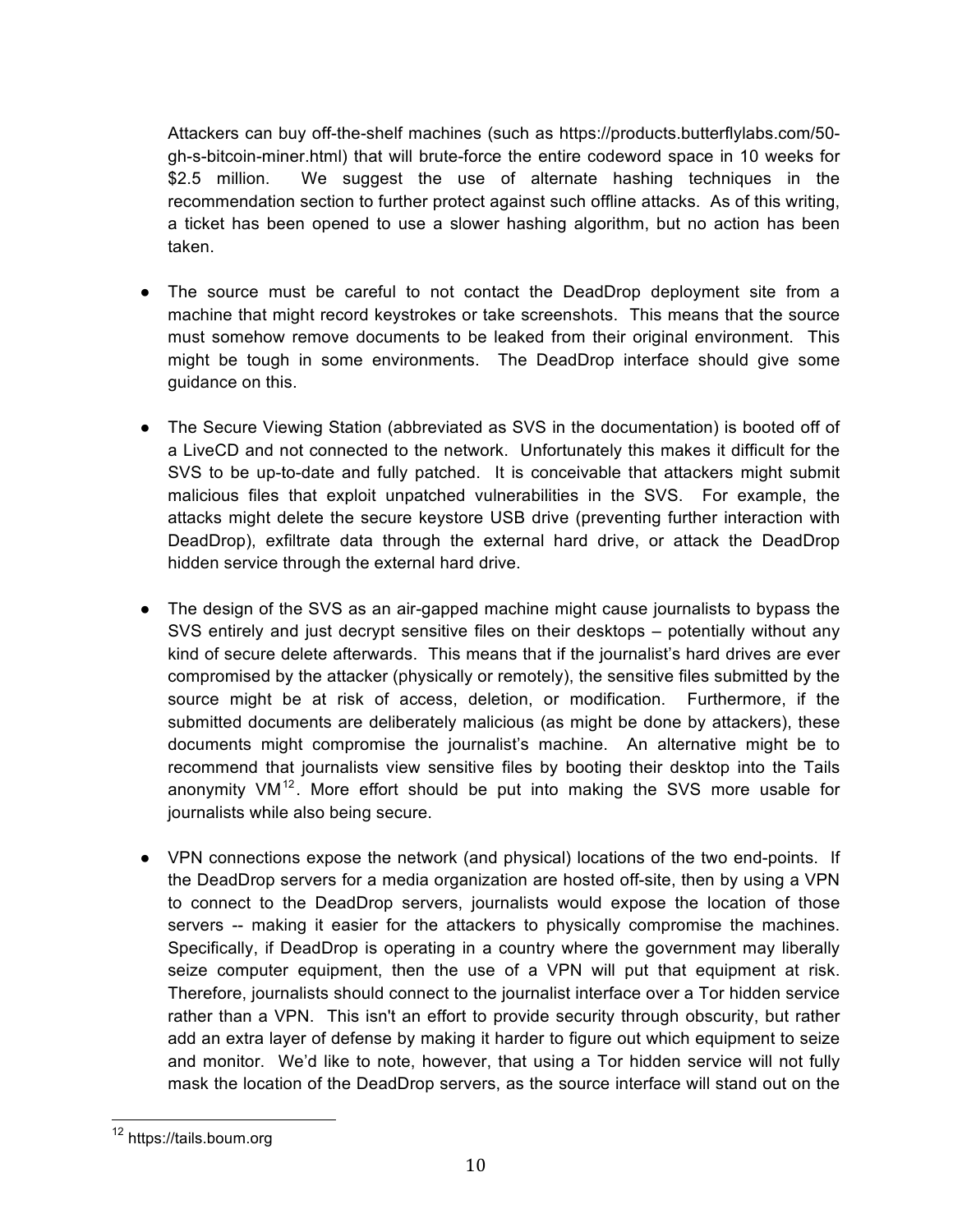network as a Tor Hidden Service if it is idle. It will also likely stand out if it is heavily loaded for submission (*e.g.,* if a source or attacker uploaded a DVD). The journalist hidden service will stand out when the journalist is communicating with it. However, these types of sophisticated network flow analyses are more difficult than attacking the VPN directly.

- The systems is vulnerable to a denial of service attack whereby adversaries may "leak" untrue data in mass quantity. This type of attack would overwhelm journalists as they would be continuously checking the DeadDrop submission. Recall that checking each submission requires much manual effort such as putting data on USB disks, physically taking the disks to the secure viewing station, and decrypting files. The attack would then likely prevent journalists from being able to legitimately use the system.
- The system does not provide a method for journalists to be notified when a submission occurs. This means that journalists would either have to continuously check the journalist interface for new submissions or face the chance that they might miss an important yet timely submission. This detracts from usability and decreases the chance that journalists will use this service. Similar concerns exist for the source (no notification when receiving a reply from the journalist). It is incredibly important for sources to receive timely notifications as the source puts himself/herself at increased risk every time they visit the DeadDrop server, though we acknowledge that there may be no way of doing this securely.
- Encryption of the source's data is done on the server. A more secure approach would be to do data encryption on the client using the journalist's public key. This would help to protect against attackers that might compromise the DeadDrop server. Perhaps such an encryption client could be shipped with the Tails anonymization VM or as a plugin in the Tor Browser Bundle. Similarly, the journalist keys could also be shipped in the Tails VM so that sources don't need to authenticate the journalists' keys.

### 4.) Obtaining DeadDrop Code/Documentation

The code and documentation are hosted on *GitHub* at the URL: https://github.com/deaddrop/. GitHub forces that the fetching of data is done through TLS, which *usually* assures confidentiality, integrity, and authenticity of the data. Because DeadDrop is such a security critical service, it's imperative that media organization take extra care to check the authenticity of the code (*e.g,* to protect against man-in-the-middle attackers).

#### **4.1) Issues with Source Code Access Control**

The last publically known breach of GitHub (that we could find) occurred on March 4th, 2012: https://github.com/blog/1068-public-key-security-vulnerability-and-mitigation. Since DeadDrop "joined" the GitHub prior to the breach (on Nov 11, 2011), DeadDrop should take care to make sure that contributing members have rotated their SSH keys following the breach and that no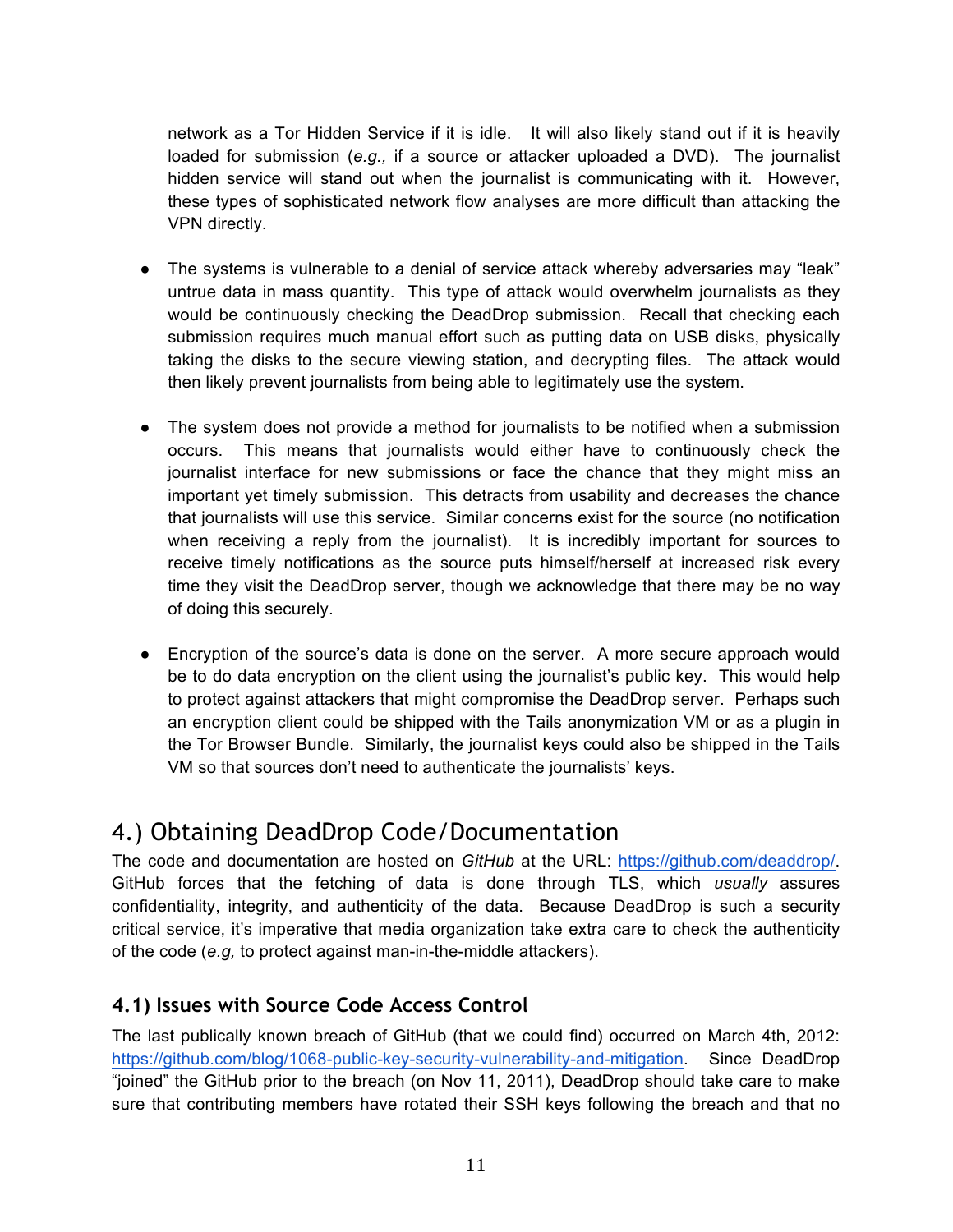code modification occurred during the breach. Only authorized individuals should have GitHub credentials, and those credentials should be kept securely.

#### **4.2) Issues with Branching and Versioning**

It appears that the current structure of the code and documentation on GitHub is not organized into any versions. Specifically, there is no mention of *stable* or *experimental/beta* versions. This makes keeping up with critical changes difficult. This organizational structure has at least several downsides. First, clients of DeadDrop might miss a critical update (mistaking it for a typo fix -- as many updates are just that). Second, DeadDrop clients might download and install code that is not thoroughly tested -- introducing potentially critical bugs into a sensitive environment. Finally (this is likely an artifact of the code organization), there are no cryptographic hashes of the code -- making it difficult for outside parties to vouch for the security of a particular version (we note that GitHub does provide hashes that correspond to particular commits, but we believe that additional hashes should be provided over specific versions of the code).

#### **4.3) Typosquatting**

Developers for DeadDrop should be careful to monitor GitHub and other source code repositories for appearance of evil clone projects that might confuse potential DeadDrop users. That is projects with names such "daeddrop" and "deadrop" should be examined to make sure they don't imitate DeadDrop in scope. Similar care should be taken with projects bearing a name resembling StrongBox.

### 5.) Documentation Assessment

The documentation for DeadDrop design and installation is located on GitHub at the following URL: https://github.com/deaddrop/DeadDropDocs. We found much of the documentation to have errors with respect to the commands that needed to be typed and inconsistencies (instructing us to install a package from the network while previously stating that a machine was supposed to be off-line). It's not clear who will be consuming the documentation, but the sheer length (436 lines) of the README document might seem intimidating to some system administrators (who would presumably be the ones setting up the system). Additionally, the design and deployment diagrams seem overbearing and confusing -- giving (in our opinion) too much technical detail. We provide a copy of the deployment diagram in Figure 2 and a copy of the design diagram in Figure 3. Generally, we suggest making several levels of documentation -- a general system overview and an install guide. We went through all steps in the installation procedure detailed in the README document and found many errors. Please see Appendix A. for a detailed assessment of the documentation.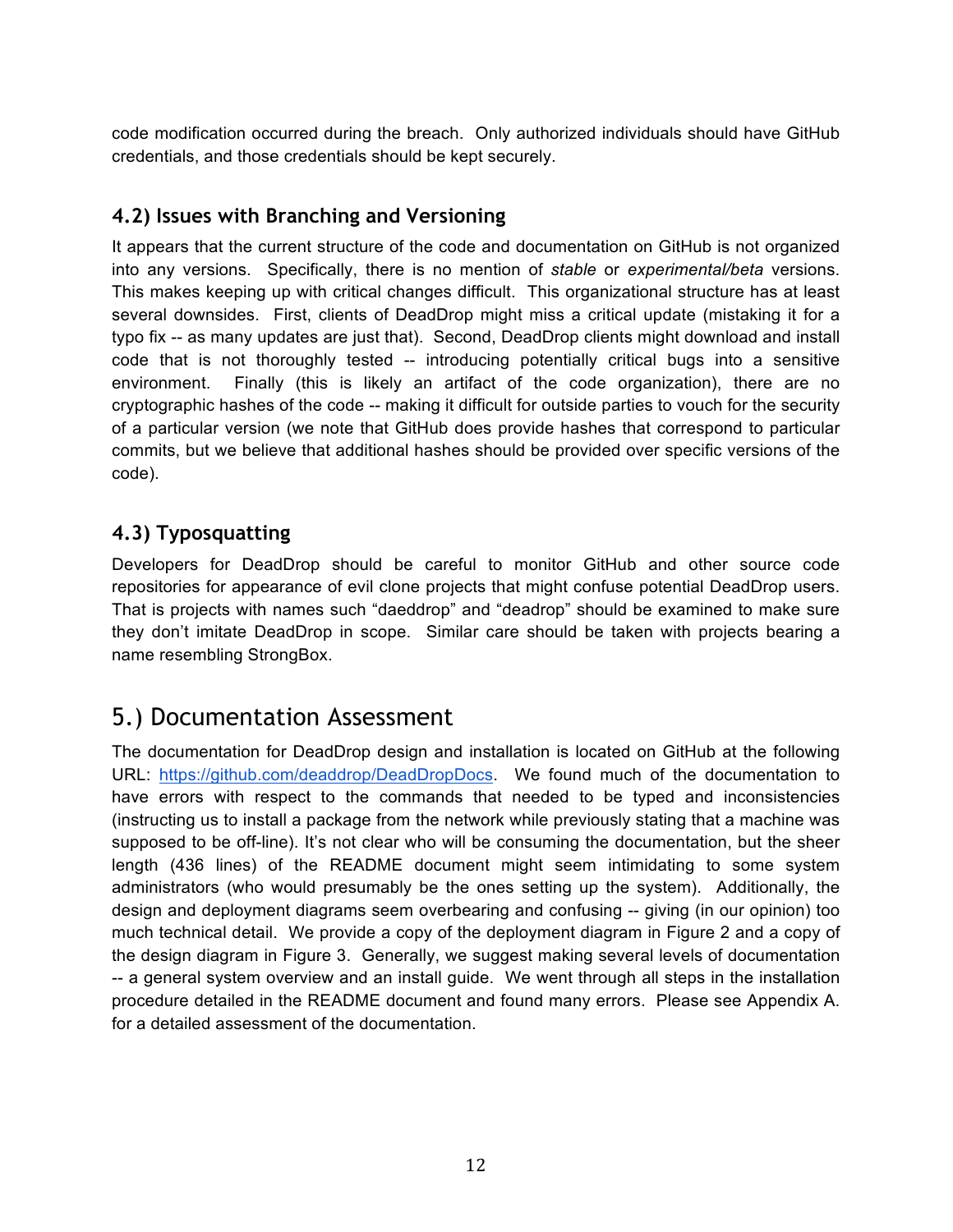

**Figure 2.** Deployment diagram provided by the DeadDrop documentation.



**Figure 3.** Design diagram provided by the DeadDrop documentation.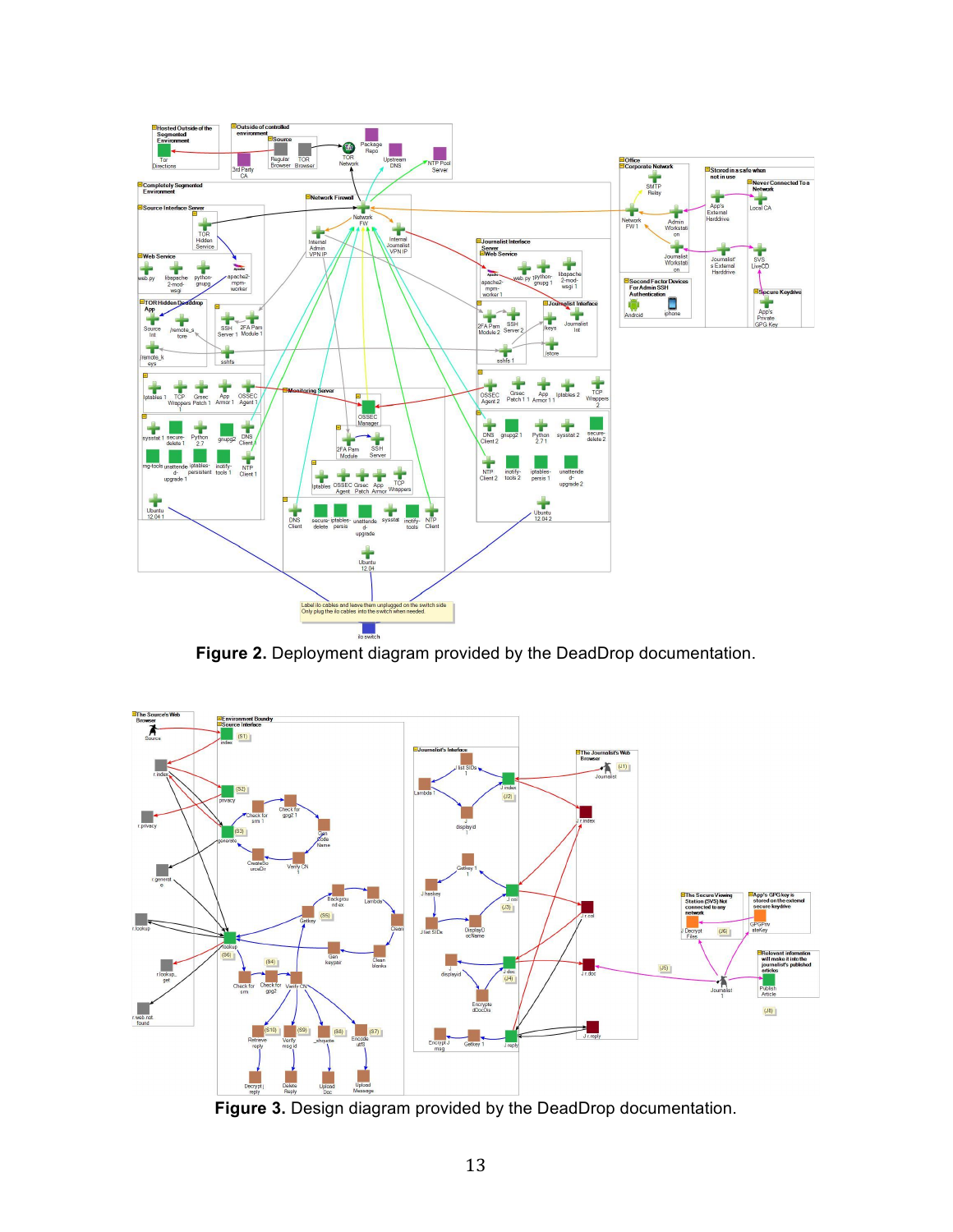### 6.) Implementation Analysis

We attempted to deploy a version of DeadDrop on our internal network by closely following the provided instructions. After approximately 30 person hours, we concluded that the combination of incorrect directions, errors in provided scripts, and complicated design make it unreasonable for regular system administrators to set up DeadDrop correctly. Though we were able to reverse engineer and fix many bugs, we were unable to make the provided puppet setup scripts work. In the end, we deployed a functional system, but it lacked some of the auxiliary components such as the VPN, monitoring server, and some hardening modifications that were supposed to be imposed by puppet. However, we believe that this setup is consistent with what one might expect if a systems administrator were to try to configure DeadDrop for an organization (see *The New Yorker* Deployment section below). We further believe that that this setup does not change the evaluation of the system given the expected threats we evaluate. The additional steps given in the install steps help to protect DeadDrop in case a flaw is found in the underlying operating system, web browser, or any other supporting infrastructure. We do not study such attacks.

#### **6.1) Usability Issues**

We identified a number of usability issues in attempting to use our DeadDrop deployment. We enumerate key observations below:

#### **As the Journalist:**

- Journalists have to use command line gpg instructions to decode files on the Secure Viewing Station. Following such instructions can be tasking; we wrote our own scripts to handle the gpg decryption process. Some individuals might have difficulty actually using gpg from the command line. If journalists are not able to easily decrypt and view documents, it is likely that important documents might be uploaded but not accessed in a timely manner.
- Once a message is decrypted by gpg, a data file is created with no extension and no obvious indication on the file type. We had to use the  $file$  linux utility to discover the file type. Journalists should not be required to perform such manual command-line operations as this decreases the chances that the journalists would be willing to use the system and review files and timely manner. We later discovered that the file name and extension were coded into the gpg file (viewable by using the "-v" flag), but we did not find this anywhere in the DeadDrop documentation.
- There is no way for journalists to delete document submissions via the journalist interface. After several submissions, we found the interface to be somewhat cluttered - making it difficult for us to keep track of particular submissions. Furthermore we missed several important submissions amid the clutter of spam submission. We expect that journalists might also miss important submission or experience similar frustration and be reluctant to check the journalist interface (or use the system at all).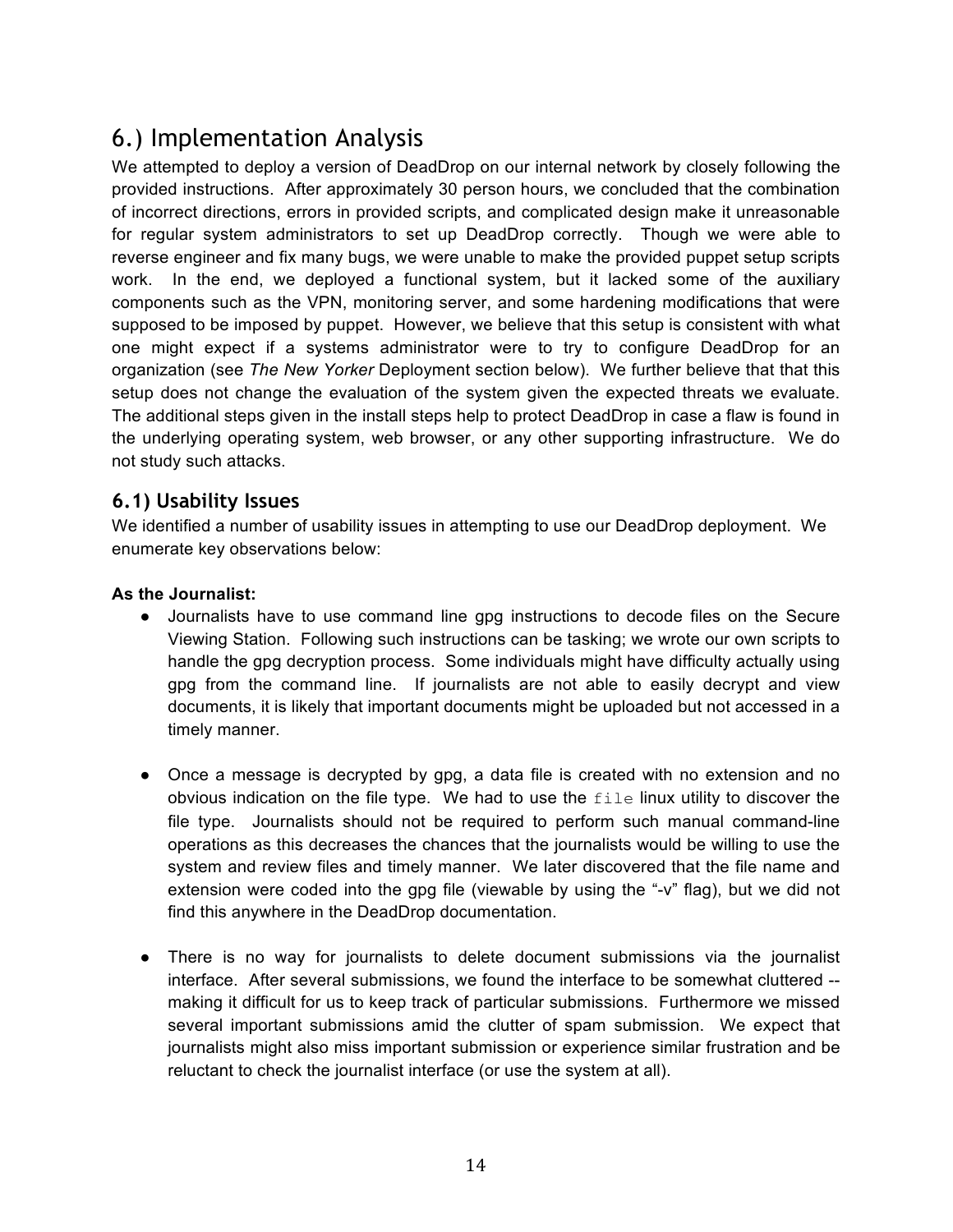#### **As the Source:**

- The codewords displayed to us were obscure (e.g, *baguios dipnoans sadhu stink*). We had to write down the codewords since we could not remember them (even among several people). For real sources, this may mean the lack of plausible deniability if the codewords are ever discovered by the adversary.
- Since there is no reliable indication of a successful file upload, we had no idea whether or not our files had been uploaded to DeadDrop successfully. As a result, we accidentally terminated large file uploads early by closing the browser, thinking that the upload had finished. This inability to determine whether a file has been successfully uploaded is a concern for several reasons. First, a source might similarly terminate the uploading of a document early -- thereby preventing the journalists from accessing the full contents even though the source might have gone to great lengths (and potentially endangered him or herself) to obtain the documents. Second, the source may attempt to upload the same document multiple times, thereby creating additional work for journalists -- who, if given too much work, may be less inclined to use the system.

#### **6.2) Attacks**

We examined the DeadDrop application source code for a variety of standard attacks. Our analyses did not uncover conventional vulnerabilities, such as user input sanitization, injection attacks, cross-site scripting, cross-site request forgery, buffer overflows, incorrect use of cryptographic primitives (bad cyphers, bad randomness sources, short key lengths), and several other attacks.

Nevertheless, the following attacks did succeed:

#### **Leaking the Source's Identity**

First, we experimented with leaking data to our DeadDrop deployment. We are not aware of the ways that actual leaked documents are submitted, but we assume that this way of leaking data is at least plausible. For all cases we tried to leak an anti-government manifesto: the Declaration of Independence of the United States of America (DoI). Here is a summary of the leaked data:

- Message 1 (Photo): A picture (JPG) of the DoI being displayed on a screen. The picture was taken with a smartphone running Andriod 4.2.1 with GPS location enabled (the default on many smartphones). We leaked the picture without any modification.
- Message 2 (PDF of Photo): We created a PDF document containing the image above by exporting the image from message 1 to PDF via the OS X Preview application. We then leaked this PDF.
- Message 3 (Word document of Photo): We created a Microsoft Word document using Microsoft Word for Mac 2011 (version 14.3.5) by pasting the image from message 1 into a new Word document. We leaked the Word document.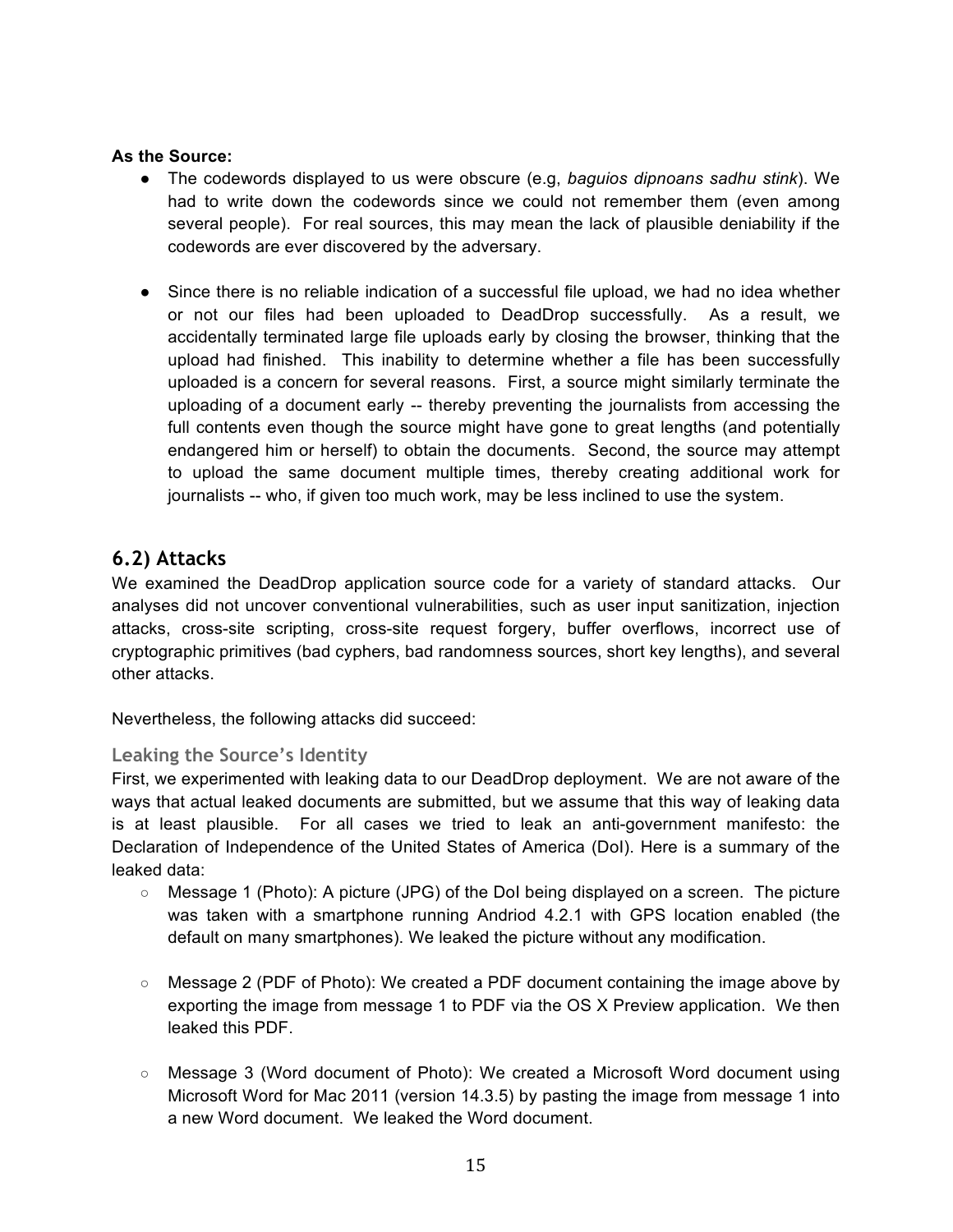- Message 4 (PDF of Webpage): We used the "export as pdf" feature of the Google Chrome browser (Version 28.0.1500.44 beta for Mac) to save the DoI as a PDF. We leaked this PDF.
- Message 5 (Screenshot of Webpage): We used the screenshot feature of Windows XP with SP3 to take a screenshot of the DoI being shown in a browser. We saved the screenshot in a MSPaint (version 5.1, build 2600) BMP (as instructed by most of the online how-tos). We leaked this BMP.

We summarize the data we were able to recover about the source (as a journalist using the journalist interface) in the following table:

| Message #             | Author's<br>Name | Author's<br>OS | <b>GPS</b> | Phone<br>Type | Date/<br>Time |
|-----------------------|------------------|----------------|------------|---------------|---------------|
| (Photo)               | no               | no             | yes        | yes           | yes           |
| 2<br>(Photo in PDF)   | no               | yes            | no         | no            | yes           |
| 3<br>(Photo in Doc)   | yes              | yes            | yes        | yes           | yes           |
| 4<br>(PDF of Webpage) | yes              | yes            | no         | N/A           | yes           |
| 5<br>(Screenshot)     | no               | yes            | no         | N/A           | no            |

As the table above shows, we were able to extract at least some privacy leaking metadata from each file -- with the Microsoft Word Document being the worst offender. Without knowing exactly how sources will leak documents, it's hard to tell what type of metadata might leak about their identities. However, in order to proactively protect the source's identity, the DeadDrop application should incorporate measures to strip file metadata as it is submitted from as many file types as possible -- we envision this being simple for many file formats.

Metadata might also leak information about the history of a document. That is, the metadata might record that a document was created by Alice, modified by Bob, and sent to Carol. If Carol leaks the document Bob might be contacted by the journalist or by adversaries and pressured to confess that he sent it to Carol. Therefore metadata could pose a risk to the source even if it does not contain the source's name.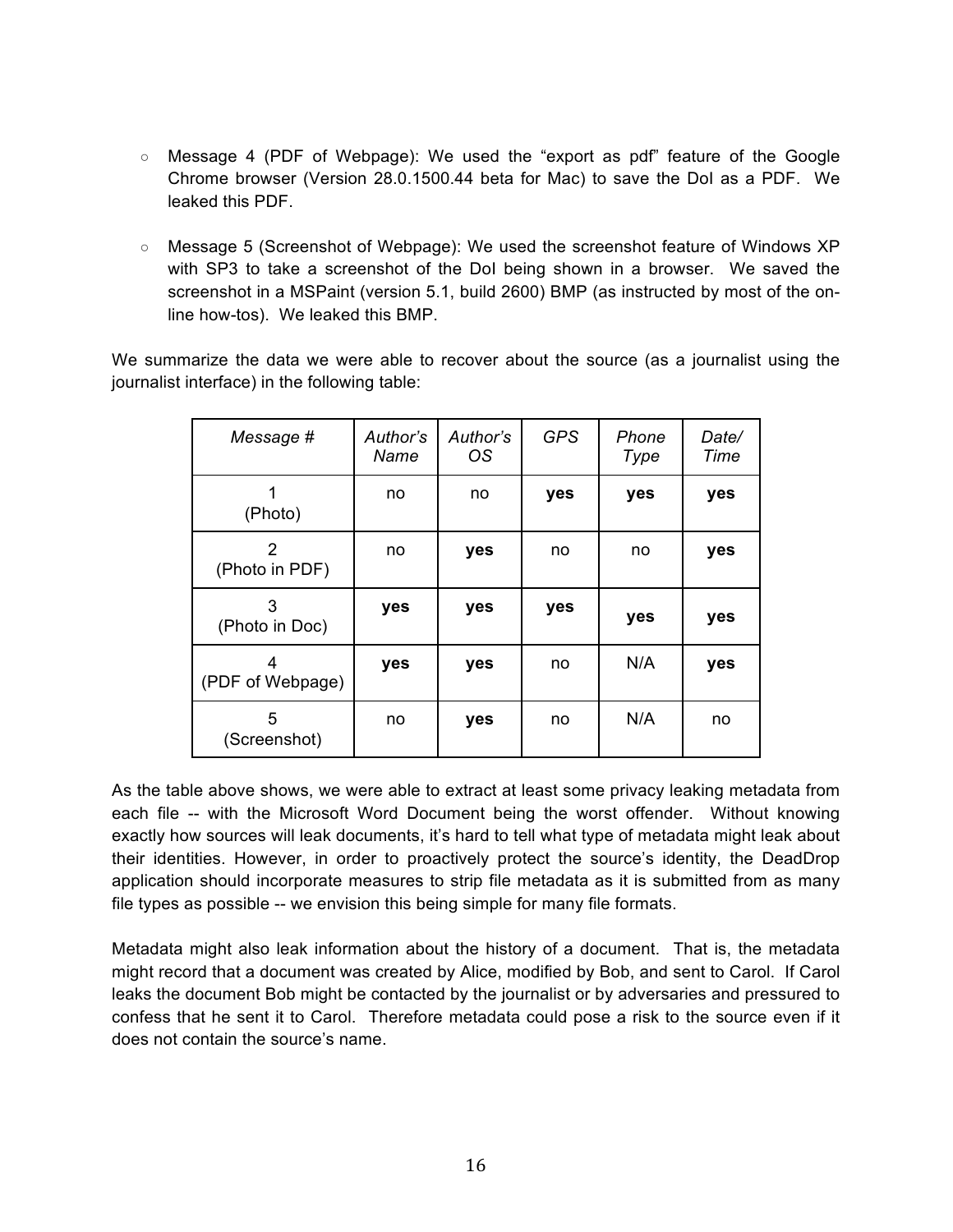#### **Denial of Service Against Journalist**

We investigated several usability attacks, which adversaries might launch in order to disrupt and discourage journalists from using DeadDrop. These attacks could be used, for example, by organizations that fear that their data might be submitted to DeadDrop.

#### Continuous File Submission

We wrote a simple 17 line bash script that periodically makes new submission to DeadDrop. In our experiments, this script quickly filled up the journalist interface. This, in effect, created several problems. First, for each submission the journalist has to copy the submitted encrypted file to an external USB drive, transfer it to the Secure Viewing Station, and then decrypt it. Only then will the journalist know that this submission was fake. This type of attack will likely overwhelm journalists by consuming their time. Second, the DeadDrop journalist interface has no method for deleting submissions. This means that an attacker can easily pollute that interface and make it difficult for journalists to use the system. Third, continuous submissions could deplete the entropy pool on the DeadDrop servers and throttle key generation thereby preventing normal DeadDrop operation. Fourth, since Tor provides anonymity by design, it is very difficult to profile an attacker even if he/she comes from a single source. Furthermore, attackers can make clever scripts that make heuristic-based defenses against these attacks difficult. For example, attackers might submit files of random size and at irregular time intervals -- we implemented both of these.

#### Space Exhaustion

We discovered that it was possible to exhaust the space on the DeadDrop machine by uploading large files. Uploading large files in such a way would hence prevent all future uploads from succeeding. In fact, future uploads would fail silently and neither the journalist nor the source would be any to the wiser (we experimentally verified this issue). We also found that it was possible to exhaust the space on the Secure Viewing Station by uploading a custom zip file of 1MB that when uploaded to DeadDrop and subsequently unzipped on the Secure Viewing Station, would generate files with total space of 1TB. The zip file was designed and handcrafted so that that even if one was to preview the contents of the zip file, it would lie about the size of the unzipped contents. We believe that this attack is of independent interest as it goes beyond, to our knowledge, previous compression attacks, such as the infamous 42.zip file which requires the unzip program to be run with special, recursive flags -- our attack has not such requirements.

#### **Codeword collision**

We analyzed the source code and found that a codeword collision is possible. After a code phrase has been generated and used by a particular source, it is possible that a different source (or an attacker) will also be given the same codephrase; we estimated this probability in the Design Analysis section, but verified that it was possible by analyzing the source code. The possibility of collisions means that the second source (or attacker) will be able to snoop on communication between the first source and the journalist.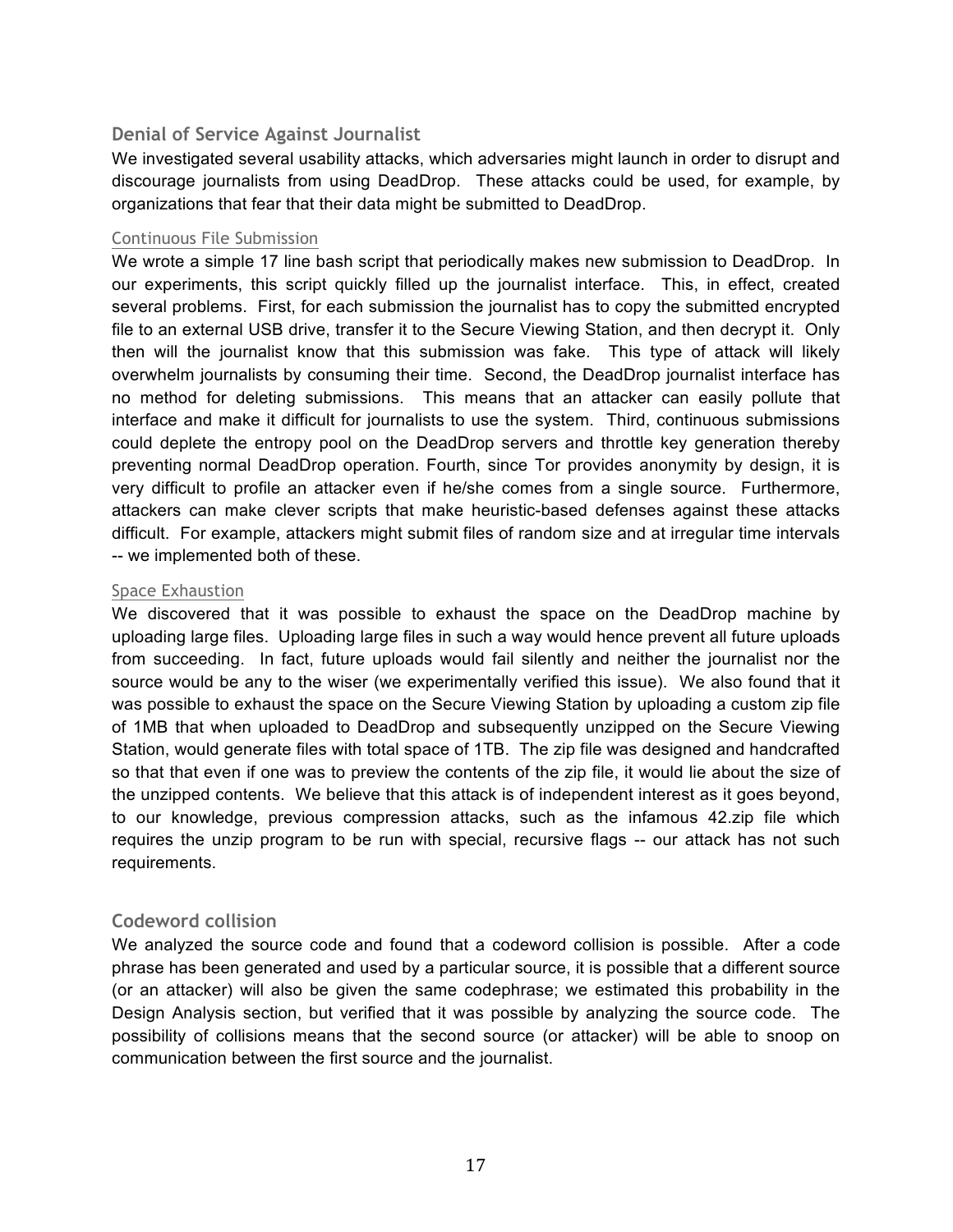### 7.) Deployment at *The New Yorker*

*The New Yorker*'s deployment of DeadDrop is called StrongBox. Though we only have a blackbox view of *The New Yorker* StrongBox deployment, we believe that *The New Yorker* mostly applied a skin to DeadDrop without other major changes. Given this outside view, and not wanting to cause harm through experimentation with the StrongBox system itself, we can make the following observations:

- We believe that *The New Yorker* did not fully run the setup scripts (possibly for the same reasons that we didn't -- see above). We believe this because their Apache server still sends its version information in the server signature HTTP reply header, which would have been disabled by the setup scripts.
- http://www.newyorker.com/strongbox/ should be served over HTTPS to make it more difficult for attackers to launch man-in-the-middle attacks which might modify the page to show a different onion addresses to possible sources. In fact, we suggest that all parts of newyorker.com be served over HTTPS since attackers might use the non-HTTPS parts of newyorker.com to launch attacks on sources. For example, if https://newyorker.com/strongbox/ includes JavaScript from http://newyorker.com/scripts, the attacker could change the JavaScript being served over HTTP in order to modify the content being served over HTTPS. Furthermore, we suggest the use of HSTS for protecting against SSLStrip type of attacks and for browser certificate pinning. We also suggest the use of FRAME-OPTIONS header to prevent against clickjacking.
- The "https://torproject.org" text on the http://newyorker.com/strongbox/ page should be a link in order to lessen the chances that users might mistype the URL and land on a malicious page.
- *The New Yorker* should consider loading the StrongBox instructions in every page on newyorker.com, hide it (via CSS), and include a link in every page (perhaps in the footer of the page) that would cause the StrongBox information to be shown (without causing any additional HTTP requests to the server). This would help to guard potential sources against traffic analysis by giving them plausible deniability.
- Moreover, to reduce the risk of traffic analysis, *The New Yorker* might consider mirroring a copy of the Tor Browser Bundle in order to allow potential sources to download and use the Tor Browser without ever leaving newyorker.com.
- If possible, *The New Yorker* might also consider serving a DVD image of the Tails anonymity VM (https://tails.boum.org). The DVD image should come with instructions on how to boot into and use the Tails VM in order to communicate with *The New Yorker*'s StrongBox.
- Additionally, *The New Yorker* should consider making their website be a Tor entry node - so that simply connecting does not mean that one is using Tor, nor does it mean that one is browsing the New Yorker and then deciding to submit data to DeadDrop. Before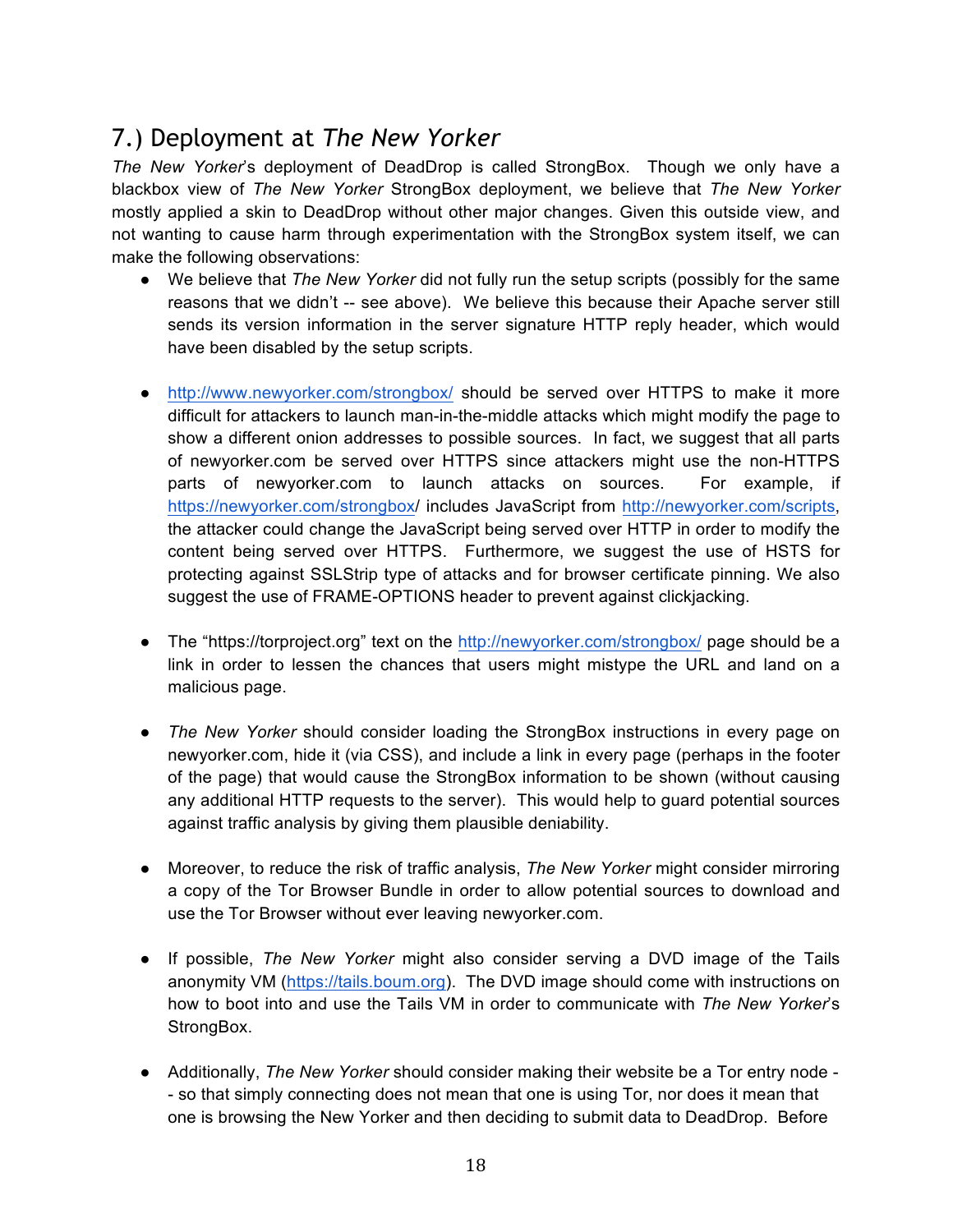making *The New Yorker*'s website a Tor entry node, we suggest that *The New Yorker* partner with a security expert as correct deployment requires deep consideration with respect to the packet timing, size, frequency and so on.

● *The New Yorker* should create a GitHub (or other) repository of its deployment. This is necessary so that the community (and any potential source) can verify that *The New Yorker* did not introduce vulnerabilities by modifying the DeadDrop code. For additional security, cryptographic hashes of releases should be published in *The New Yorker* magazines (this doesn't have to be obtrusive and can be hidden from plain view). By publishing release hashes in physical magazines, *The New Yorker* will help to thwart attackers that might compromise the source code repository.

#### **7.2) Test Submissions**

We submitted test documents to *The New Yorker*'s StrongBox. As noted earlier, journalists must manually check for submissions, and we wanted to verify that someone at *The New Yorker* was actually checking submissions made to StrongBox. The documents (and messages) in our submission specifically asked for a response. Additionally, to our knowledge, the StrongBox staff was informed about our submissions via a media contact, and was explicitly asked, by that media contact, to look at the submissions and reply. Unfortunately, after more than 9 weeks, we have received no reply – even after several requests.

Additionally, the documents we submitted were specially crafted. Specifically, they were "bugged" to make network requests to our servers with the intention of verifying that StrongBox's staff did indeed use an airgapped machine to check submissions. Unfortunately, we were unable to verify *The New Yorker's* process for checking documents, as they did not reply to our submissions.

### 8.) Usage Issues

Though DeadDrop core is, for the most part, a technically sound system, we would like to emphasize that there are a number of broader issues that must be considered when trying to provide an anonymous submission site.

#### **8.1) Attestation of Server-side Code**

In the current DeadDrop model, sources have no proof that the media organization is indeed running DeadDrop or that it has been installed correctly and securely. In fact, in some cases, the source might not be communicating with the actual media organization as a government might potentially seize the DeadDrop server, issue a "gag" order to the media organization, and continue operating the DeadDrop server in order to catch the source<sup>13</sup>.

 $13$  We acknowledge that we know of no such gag order. However, we also don't see any reason why such orders are impossible.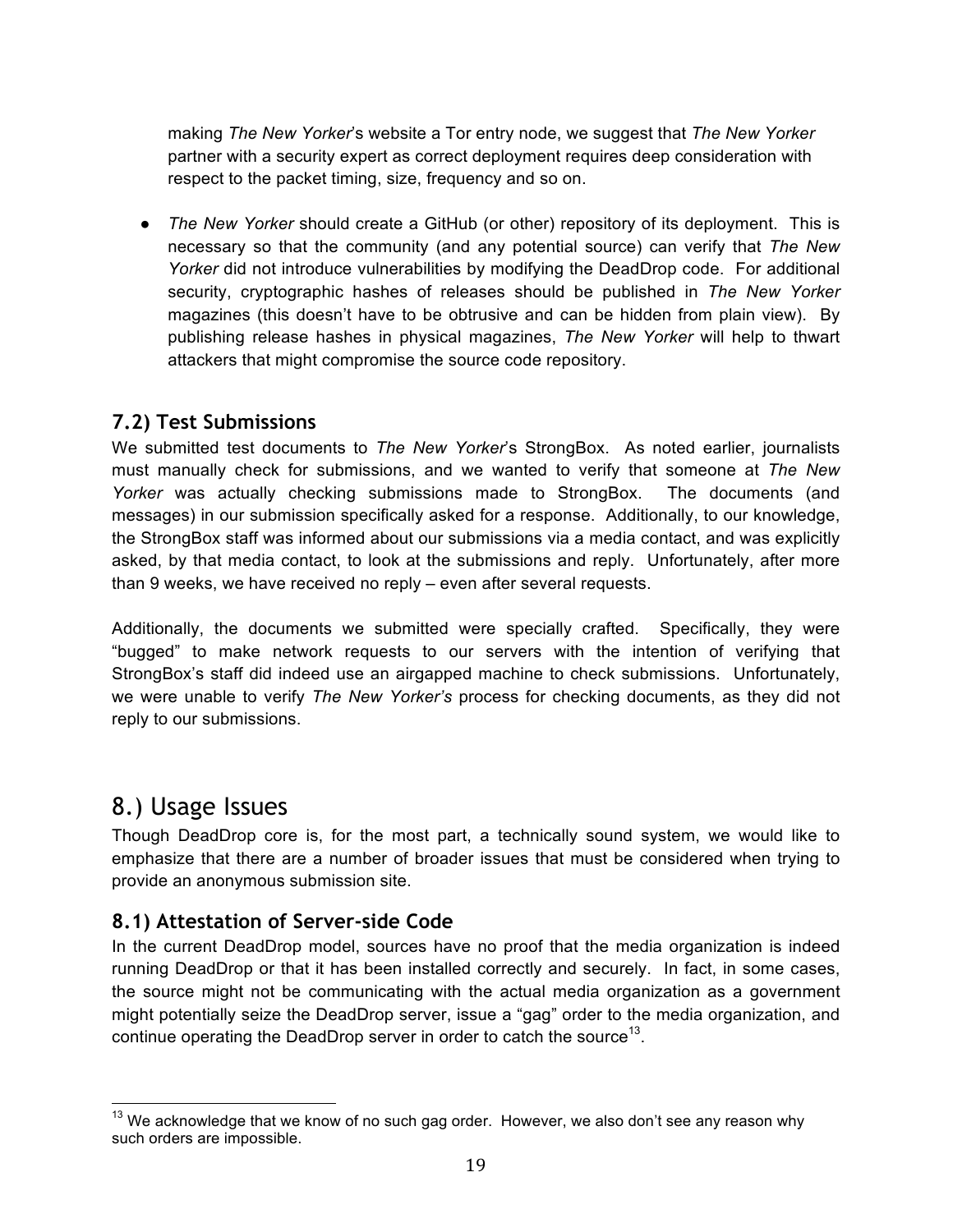#### **8.2) Anonymity Beyond DeadDrop**

Strong attackers might mount attacks that are beyond the scope of DeadDrop, but that might still compromise the user's identity. For example, strong attackers might be monitoring all of the source's network communication, establish video or audio surveillance of their homes or offices, or feed the suspected source "fake" confidential data in order to see if it is leaked. Additionally, documents might be watermarked or specifically altered in ways that will allow adversaries identify the source of the leak. Thus, even if following best practices, the source will be taking a risk by leaking documents.

### 9.) Conclusion and Recommendations

Based on our evaluation of the DeadDrop design and implementation, we believe that the DeadDrop's core application is a technically decent system for supporting anonymous communication between sources and journalists. However, we are concerned about the level of technical sophistication that journalists are expected to have and that they might, for usability reasons, make mistakes that leak the confidential information about the source. Furthermore, we caution that the system will likely be unable to protect the source against the most powerful type of adversaries which can monitor network flows, confiscate physical machines at will, or watermark documents that the source might try to submit to the journalists. Moreover, anonymous communication over the Internet is incredibly difficult because it can often be breached by one's activities in the physical world. Nevertheless, we do believe that DeadDrop is a step forward in improving anonymous communications between sources and journalists.

If, however, DeadDrop is to be deployed responsibly, we believe that several major issues must be addressed. We list some of the suggestion below and leave the rest in the Appendix; we also discuss recommendations in the earlier sections.

- Develop a set of anonymity best practices and ship these as part of the DeadDrop distribution to be linked to from the landing page.
- Fix the DeadDrop deployment/hardening scripts; we provide great detail on this in the appendix.
- Fix the DeadDrop documentation. Some of it was ambiguous and confusing. We provide specific comments in the Appendix.
- Modify dictionary and remove words with non-ascii characters. Also consider pruning the dictionary to remove very rare words. Though reducing the dictionary size will slightly reduce the effort needed to crack the source's code phrase, we believe the usability tradeoff is worth it and might bring higher security in the end (since the source won't be forced to write the code words down or forget them).
- Use scrypt, PBKDF2, or bcrypt instead of SHA to hash the four codewords. This will make offline attacks much more difficult.
- Consider using ECC instead of RSA for encryption. This will make DOS attacks based on key generation less of an issue.
- We suggest that the documentation suggest the use of "haveged" when a hardware entropy generator is not available.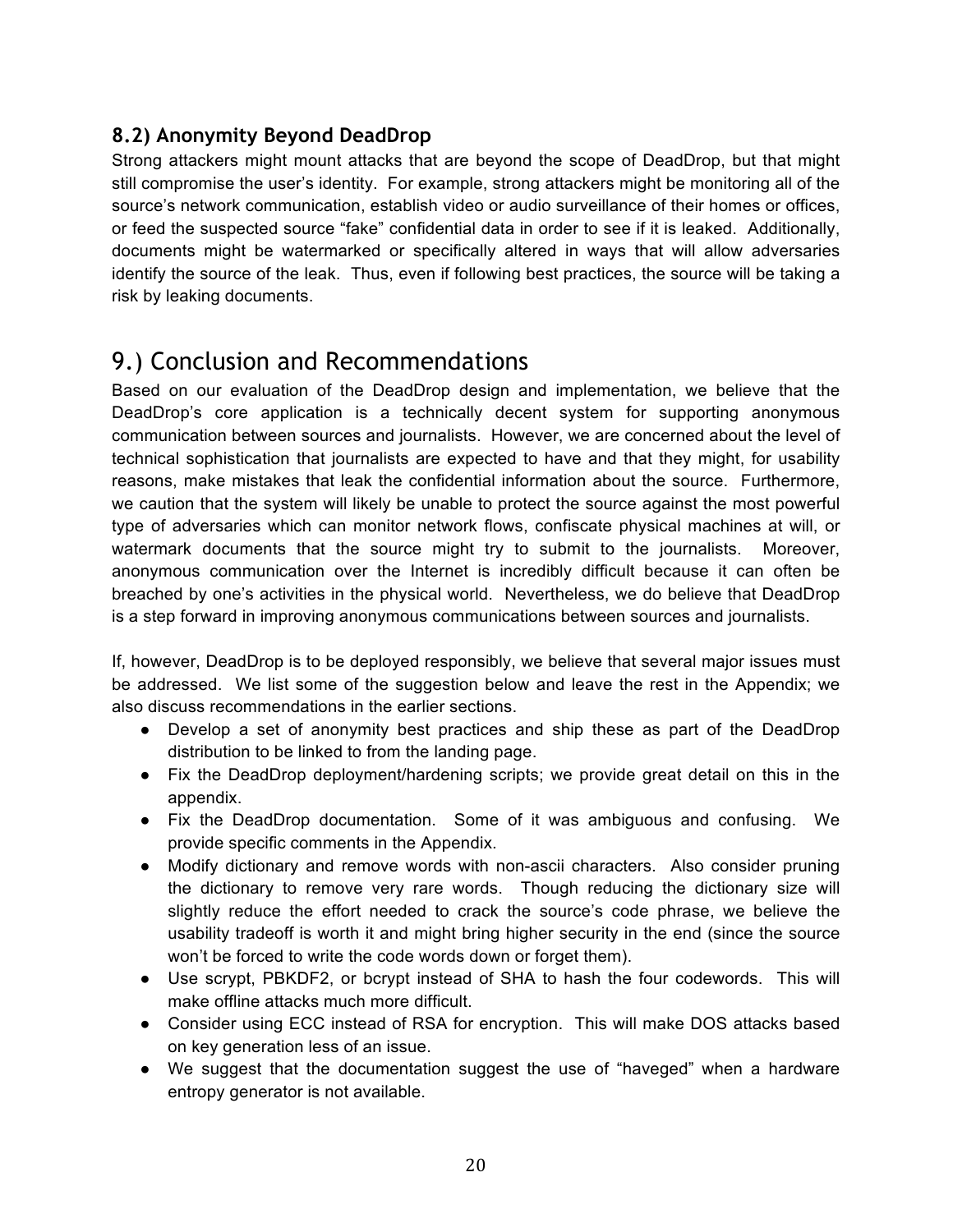- Develop and use software versioning best practices (see our detailed discussion in Section 4.2). Deploy packed stable and beta versions of the application along with hashes of the packages.
- Modify the DeadDrop application to display the software version number on every page so that sources can tell whether the latest up-to-date version of the code is being used.
- Consider putting in a CAPTCHA or some other submission thresholding to thwart DOS attacks.
- Develop a set of metadata filters/scrubbers to prevent the source's identity leaking through file metadata. Consider using MAT (Metadata Anonymization Toolkit - https://mat.boum.org/). Additionally, metadata removal should be used in an intelligent manner as sometimes metadata can serve as evidence. The submission interface should parse the metadata, show it to the source and ask him/her whether this data should be scrubbed or left in tact. Ideally, this should either be done on the source's client so that sensitive metadata never leaves his/her machine. For example, metadata removal could be done by a plugin shipped with the Tor Browser Bundle or anoter program (e.g., MAT is shipped by default in the Tails anonymization VM).
- Develop functionality to allow journalists to delete (or at least hide) files sent by sources from the DeadDrop server.
- Develop functionality to allow journalists to decrypt files on the SVS using a point and click GUI. Journalists should not be required to develop expertise in GPG command line usage.
- The decryption process should render files with an extension equal to the extension with which they were originally submitted. Alternatively, the recommendation for using the "-v" flag (which shows the original filename) should be made more evident in the directions, as we did not find it.
- Develop and document a procedure for loss of journalists' GPG keys -- perhaps consider using Shamir Secret Sharing in order to provide some fault tolerance.
- All relevant cryptographic keys (such as the Tor hidden service keys and journalist keys) should be backed up in a secure way, perhaps using some kind of *k* of *n* splitting scheme (e.g., Shamir's Secret Sharing).
- Prevent access not over Tor by looking for the x-tor2web HTTP header.
- All keydrives used by journalists should be encrypted in order to address secure erase issues on flash memory.

We hope these recommendations help to improve DeadDrop. Finally, we'd like to note that there are a number of related efforts that try to allow anonymous data submission to journalists. Many of these sites are branded with the name "leak" and can be found through directories such as this: http://leakdirectory.org/index.php/Leak\_Site\_Directory. A comparison of these efforts is beyond the scope of this document.

# 10.) Acknowledgements

Thank you to Kevin Poulsen for reviewing a draft of this report.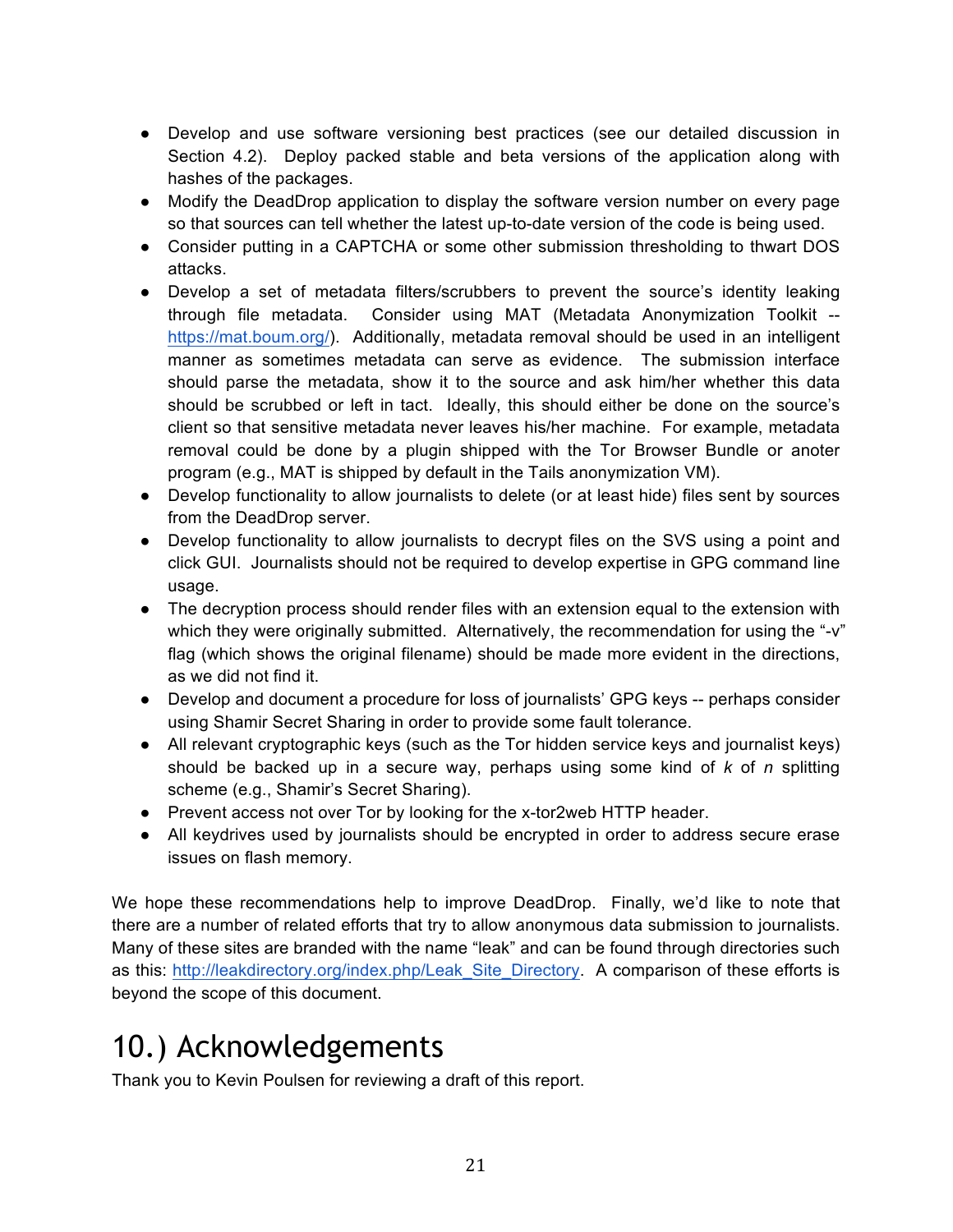# **Appendix**

### A.) Appendix: Documentation Analysis

A detailed assessment of the provided documentation follows.

### **A.1) THREAT\_MODEL.md**

The threat model is described in the following document:

https://github.com/deaddrop/DeadDropDocs/blob/master/THREAT\_MODEL.md. We analyzed the documentation and describe the inconsistencies and ambiguities below. First, we consider the "Anonymity Provided" section:

- "It is highly recommended for the source to use Tor to submit messages, documents and check for replies" -- is this a requirement or just a recommendation? We believe that this should be a technical requirement. That is, it should be impossible to access DeadDrop over a non-Tor connection.
- "Only the two selected journalists have physical access to the application's GPG private key and know the key's passphrase used to decrypt source files. These steps were taken to provide reasonable assurance that only the two selected journalists could decrypt the files after they were encrypted in the application." It is not clear to us which passphrase is being talked about yet.
- "Apache access logs are not kept." -- this statement does not cover other types of logs (such as error logs). The application should strive to keep as few logs as possible since it should be assumed that the machine will likely eventually be compromised, all logs will be extracted and used by attackers.
- "The source's uploaded messages and documents are encrypted before being stored to disk." -- are they encrypted in RAM? The install guide should make sure swap is disabled, but this is not mentioned.
- "The secure viewing station is where the application's GPG private keys decrypts the source's submitted information and is 1) never connected to a network, 2) booted from a LiveCD, 3) the hard drive is removed, 4) physically located in a secured corporate facility." --- what is the process for updating the LiveCD once the image and programs are out of date? How are the submitted files transferred onto it?

Next, we consider the "Application Usage" section:

- The documentation makes multiple references to a *secure keydrive*, but doesn't document what requirements must be met for the keydrive to be considered secure.
- There are a lot of details whose purpose is to provide defense in depth, but which are documented as recommended (implying not required). One example is that encrypted files should be deleted as soon as possible to defend against a situation where a codeword is compromised. It needs to be emphasized which details are necessary or core to the security of DeadDrop, and which are just extra.
- We believe that sources should be adviced to use the Tails LiveCD. This provides better anonymity and is easier to use than the Tor Browser bundle.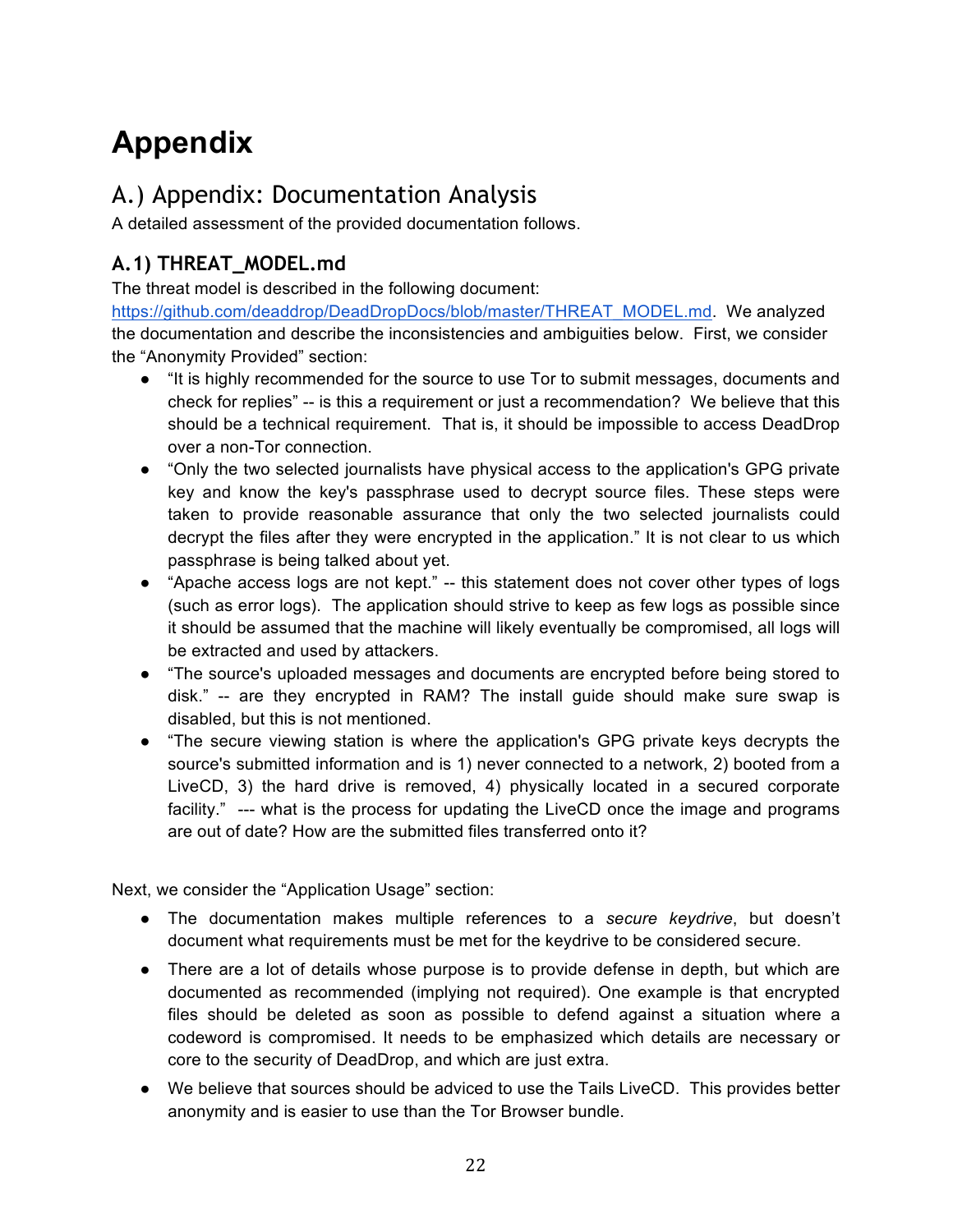- https://github.com/deaddrop/DeadDropDocs/blob/master/THREAT\_MODEL.md#authenti cation documents that a code word is three words together each chosen at random from a word list. The actual implementation, however, uses four words.
- It is not clear what is the correct course of action if the source forgets his/her codewords.
- We found step S5 to be confusing: "The source interface has the rng-tools package installed and configured to use an external random number generator device for the source of entropy in the key generation." -- it is not clear which interface is being talked about here. How realistic is it to have an external (cryptographically secure) source of entropy? How can a system be provided where both the source and journalist can trust the source of entropy?
- Steps S3 S6 again raise the question of codewords: how good are the generated codewords? Are they truly easily memorizable? Our experiments in Section 6 indicate that this may not be the case. How well are the codewords chosen? From the documentation, it's not clear if DeadDrop remember which codewords were chosen or if they can be re-chosen so two different sources collide on a mailbox (albeit with low probability)? Our implementation inspection in Section 6 show that a collision is possible and is not handled properly.
- Step S8 mentions a "background lambda process". We are unsure what that is. After looking at the documentation, we believe that the authors are referring to the use of key generation through the use of a background thread. This line should be reworded or removed from the documentation.

Next, we consider the "Journalist's Role" section:

- Presumably there should be a (J0) where the Journalist's TLS Client Cert is securely generated?
- "The source code IDs that are presented to the journalist is a different 3-word code IDs from the source's clear text codename. The application generates the separate code IDs using the hashes of the sources' codenames. This is done so that the source's clear text codename is not known to the journalist." -- given our analysis, it would not be infeasible to brute force the hashes.
- "(J7) For scenarios where a journalist requires part of the unencrypted contents of submitted information for publication, the journalist should encrypt the clear text contents using their personal GPG keypair -- not the application's keypair, on the secure viewing station before transferring them to their personal workstation. The source's documents and messages should be encrypted at rest until the article is ready for publication." -- we foresee this being difficult for journalists to do. The presence of multiple keys could lead to confusion about which key to use. Additionally, it's not clear how the journalists should get their personal GPG keys to the secure viewing station without plugging an insecure flash drive into the secure viewing station.
- "(J8) The journalist's interface also has a reply function. The journalist can enter their message for a specific source into a text box and click 'Submit.' The application retrieves the source's GPG public key based off of the source's hashed codename. If the journalist cannot access the source's GPG public key, the reply function is not rendered.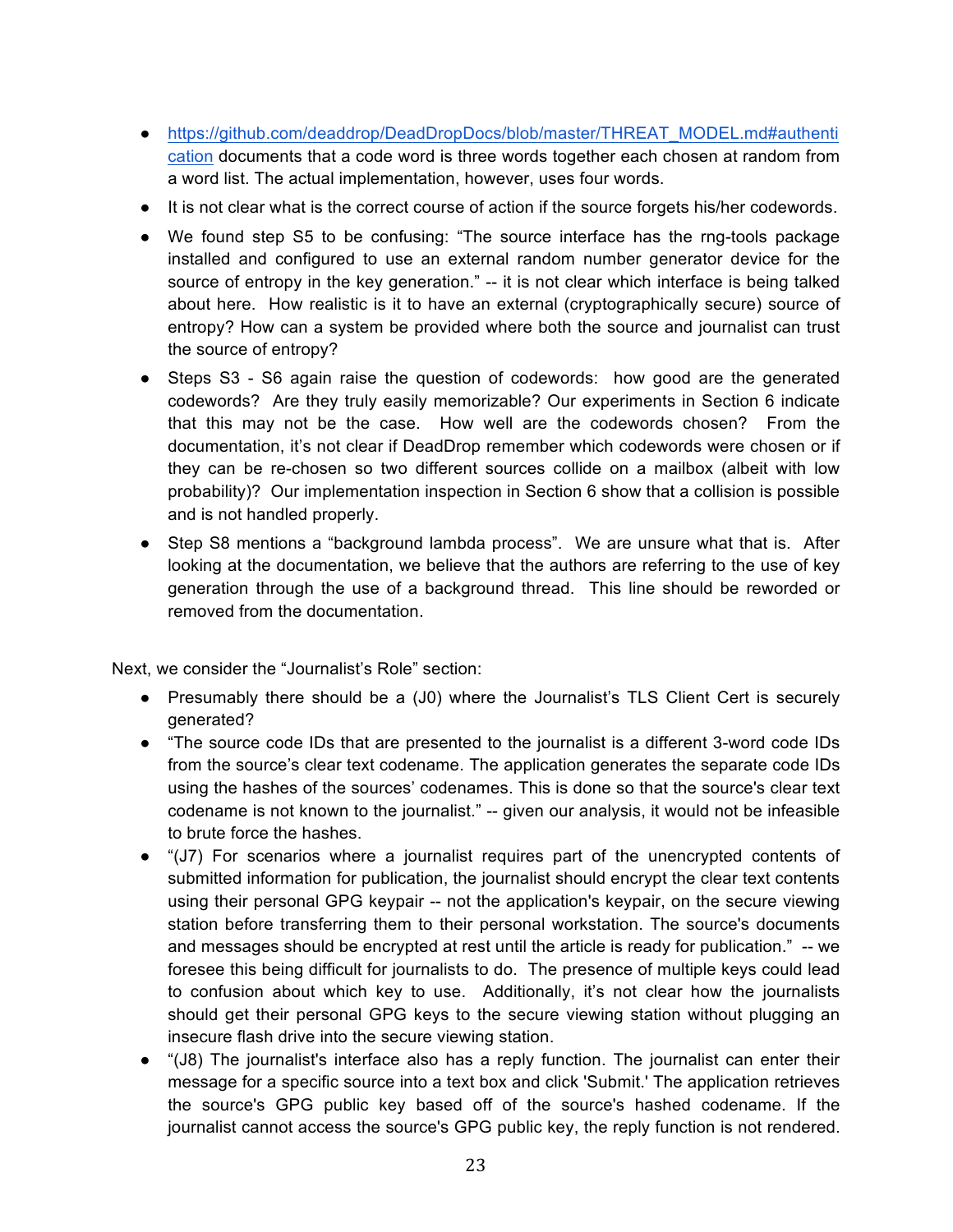The application encrypts the journalist reply with a unique source's GPG public key, which is stored in the source's hashed codename-encrypted file store." -- it's not clear when the source's GPG public key might not be accessible to the application.

- (J2): "The source code IDs that are presented to the journalist is a different 3-word code IDs from the source's clear text codename". -- the structure/format of the codename hasn't been discussed prior in this document, so it's hard to understand what this means.
- (J6): "After the transfer is complete, the journalist should securely delete the encrypted file from the external hard drive and remove the drive". -- the process for securely deleting files should be stated.

The "Authentication" and "Security Monitoring" sections are loaded with technical jargon and may seem somewhat overwhelming. Additionally, the following quote is unclear as the "system.random" doesn't correspond to any code that we could find: "The codename is derived by using "system.random" to randomly choose 3 words from the pre-defined word list file. It is supplied by the source in each request to a protected resource to authenticate."

#### **A.2) README.md (Installation Intructions)**

https://github.com/deaddrop/deaddropdocs/

This section should start with something like:

- You will need WWW computers
- You will need ZZZ USB keys
- You will need YYY hours of time
- You will need YYY CDs/USBs with ISOs of XXX

Otherwise, it's not clear what one needs in order to begin.

#### Misc

- The diagram mentions an iLo switch at the bottom, connected to source, journalist, monitor. Does that mean the system depends on HP hardware? Does iLo allow full system control? Dan Farmer's work (http://fish2.com/ipmi/itrain.html) indicates that use of such technology may not be the best idea.
- The guide offers no checkpoints as ways to verify if previous steps went well
- Copy (cp) commands should standardize use of trailing-slash for clarity
- The instructions say to prevent split-tunnel VPNs. To do this, we believe one has to use proprietary VPN software (e.g., Cisco's).

#### Local CA Install

- The documentation discusses that the box should not be connected to a network, yet it describes the use of apt-get to update the machine (in the "Setup OpenSSL" step).
- Setup instructions mention that we want to use LUKS, but the Ubuntu install process doesn't mention that term by name (maybe encrypted LVM)
- Is the CA supposed to be an Ubuntu server or desktop? The directions don't specify.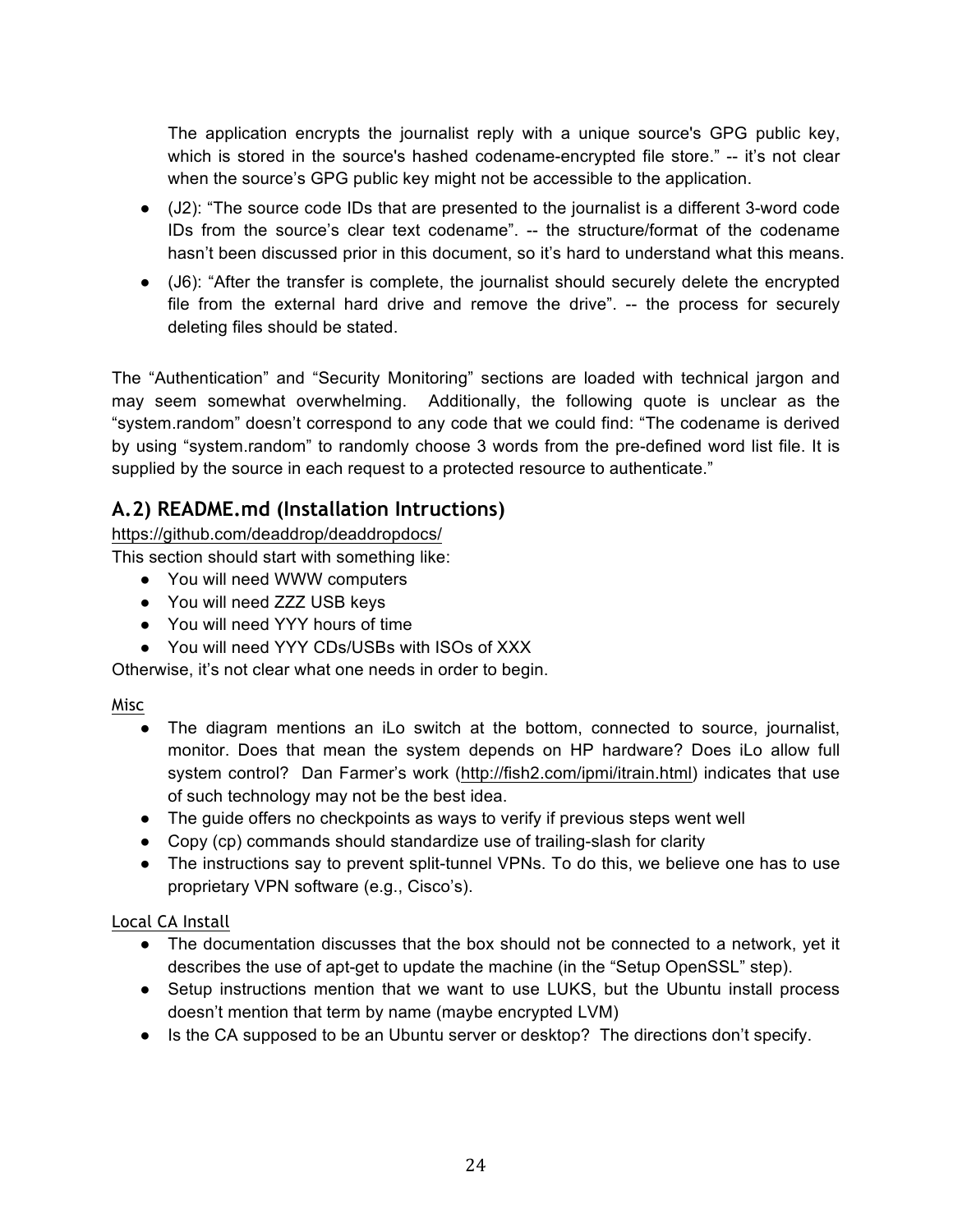#### Local CA Install Notes

- The Local CA machine is not supposed to have internet connectivity, yet it describes use of *apt-get update* and *apt-get upgrade*.
- Instructions don't mention becoming root or non-root user, but:
	- Use of sudo is described for for *apt-get* (implying non root)
		- It is necessary to make a directory in *opt* (implying root privileges)
- Modifying /usr/lib/ssl/openssl.cnf
	- It should be clarified to modify only the line containing *"dir ="*
- Received error when running first openssl
	- "using curve name prime256v1 instead of secp256r1".
- To follow pem conventions, the journalist interface key should be named journalist.without.key.pem instead of journalist.without.key.
- 'Copy the needed certs to the app's external hard drive' section is unclear or incorrect in various ways.
	- The first command misspells the directory name.
	- second command says .wo instead of .without.
	- second/third/fourth commands assume some directory's existence.
	- $\circ$  Commands tell you to move to a directory that isn't an external hard drive.

#### Configure Secure-Viewing-Station and Application's GPG keypair

- Ubuntu LiveCD's can be created with reserved extra storage. A LiveCD with this feature enabled allows programs to write back to the flash drive containing the ubuntu install. This means that a program can violate the volatility of the Secure Viewing Station by permanently installing other programs to it.
- The guide describes dependencies to be downloaded through *apt-get*, yet the secure viewing station must never be given a network connection.
- The dependencies listed actually cannot be immediately downloaded onto a machine running off of the live CD because they come from the universe repositories, which are not included on the live CD (but do show up after an install).
- The command to generate the keypair doesn't give a recommended expiration time to configure for the keypair.
- The command to export the public key is missing the homedir option
- The command to export the public key uses the extension acs instead of asc
- The command to dump the gpg key fingerprint has an incorrectly prewritten homedir.
- We didn't get the Command> prompt like it describes
- This stage took about 30 minutes with all of the fumbling on incorrect instructions

#### Install and Configure Puppet

- All of the files in puppet are inexplicably labeled executable.
- It's not explained why iptables-persistent is installed before puppet. That can be installed using puppet.
- Copying of puppet modules into /etc/puppet/modules should have the recursive flag set.